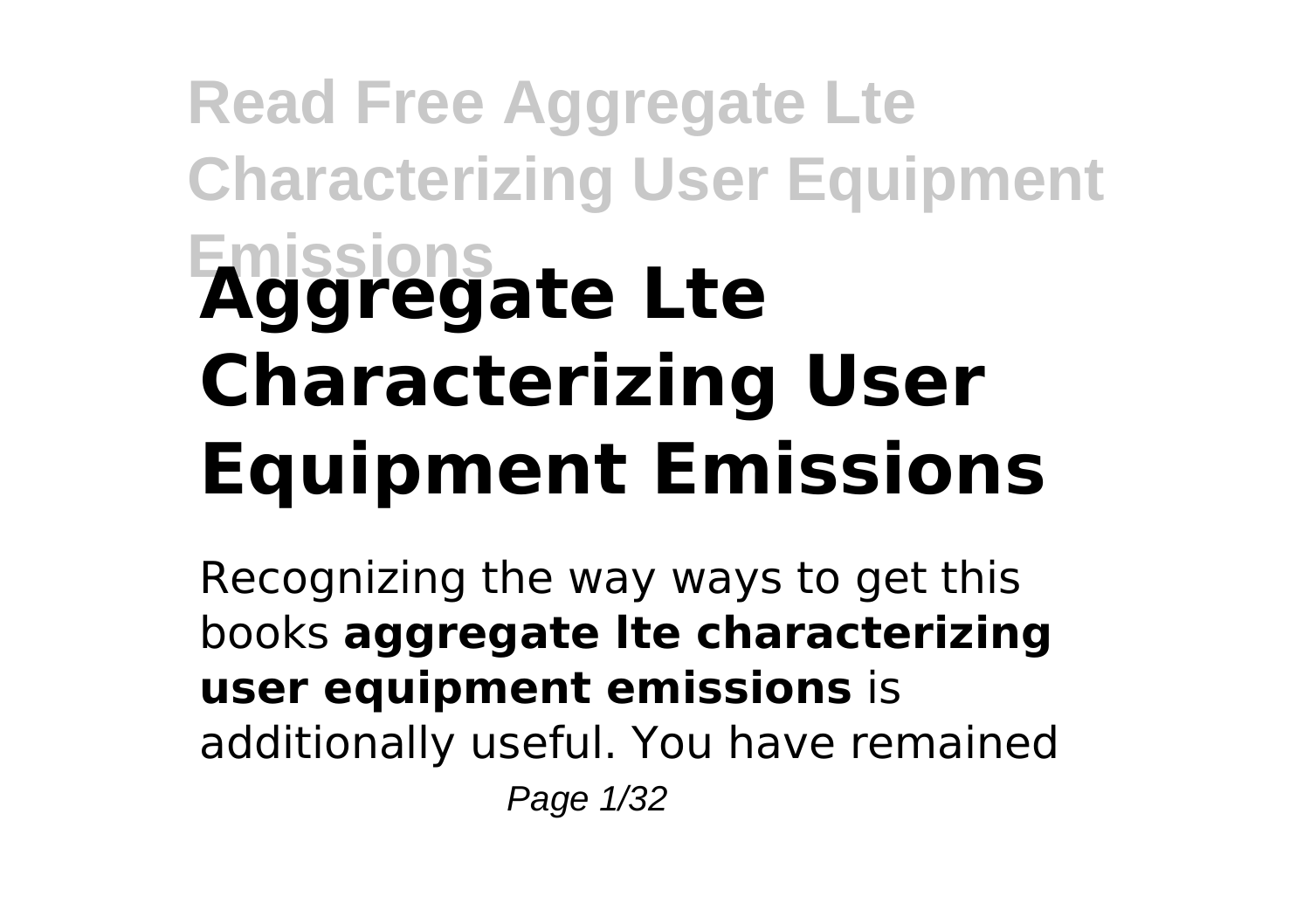**Read Free Aggregate Lte Characterizing User Equipment Emissions** in right site to begin getting this info. acquire the aggregate lte characterizing user equipment emissions belong to that we give here and check out the link.

You could purchase guide aggregate lte characterizing user equipment emissions or acquire it as soon as feasible. You could quickly download this aggregate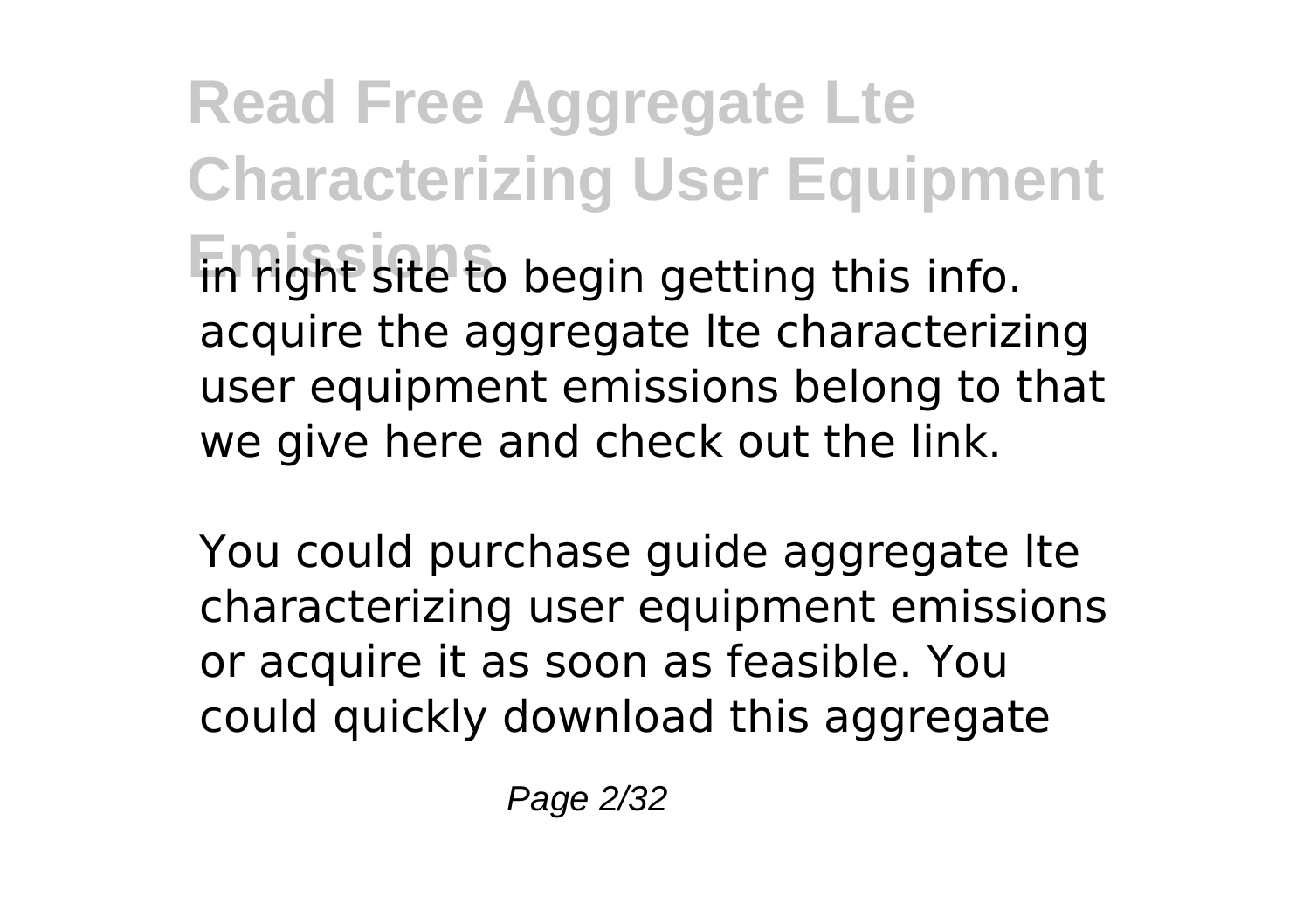**Read Free Aggregate Lte Characterizing User Equipment Emissions** lte characterizing user equipment emissions after getting deal. So, following you require the book swiftly, you can straight get it. It's for that reason extremely simple and so fats, isn't it? You have to favor to in this heavens

Amazon has hundreds of free eBooks

Page 3/32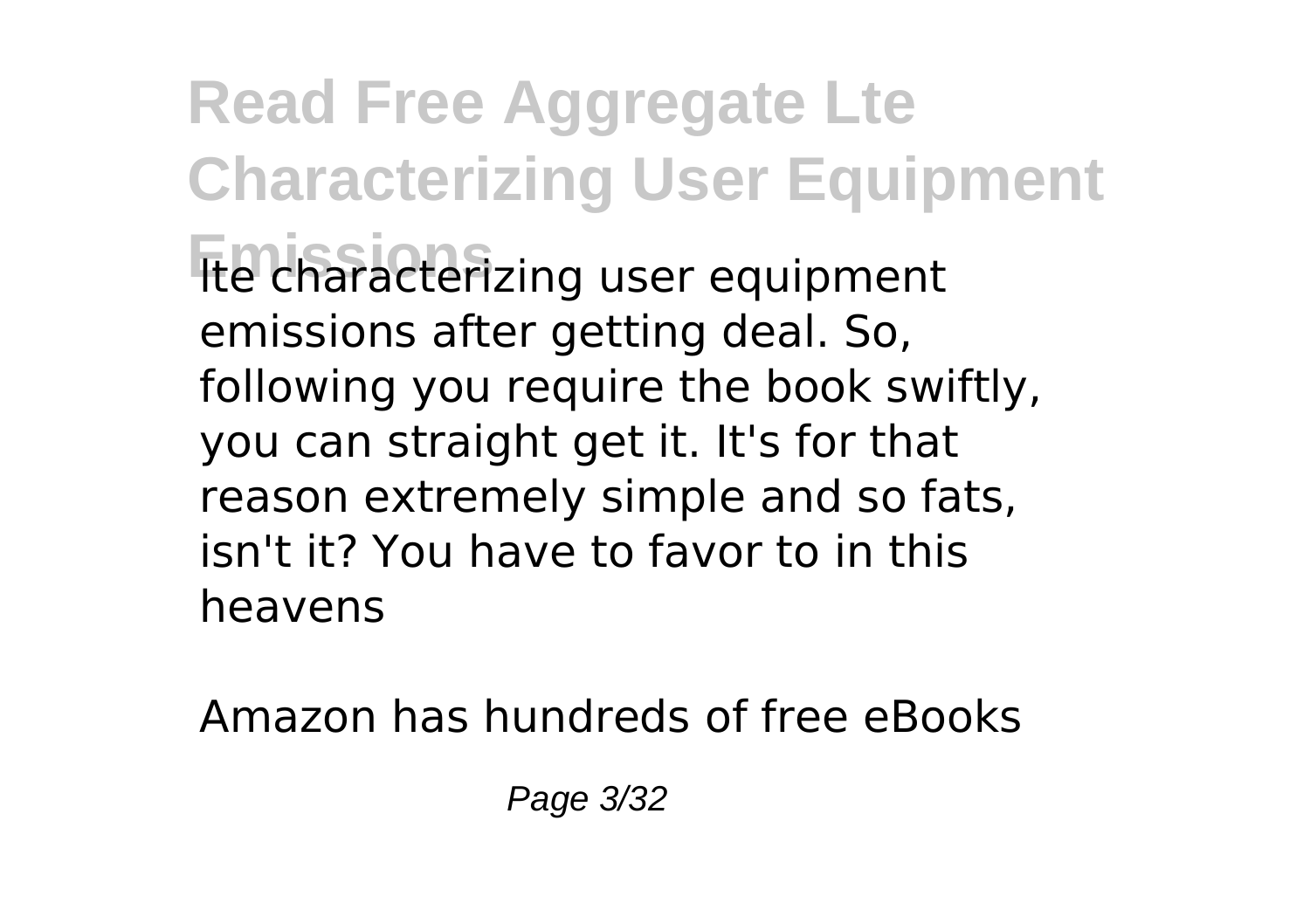**Read Free Aggregate Lte Characterizing User Equipment Emissions** you can download and send straight to your Kindle. Amazon's eBooks are listed out in the Top 100 Free section. Within this category are lots of genres to choose from to narrow down the selection, such as Self-Help, Travel, Teen & Young Adult, Foreign Languages, Children's eBooks, and History.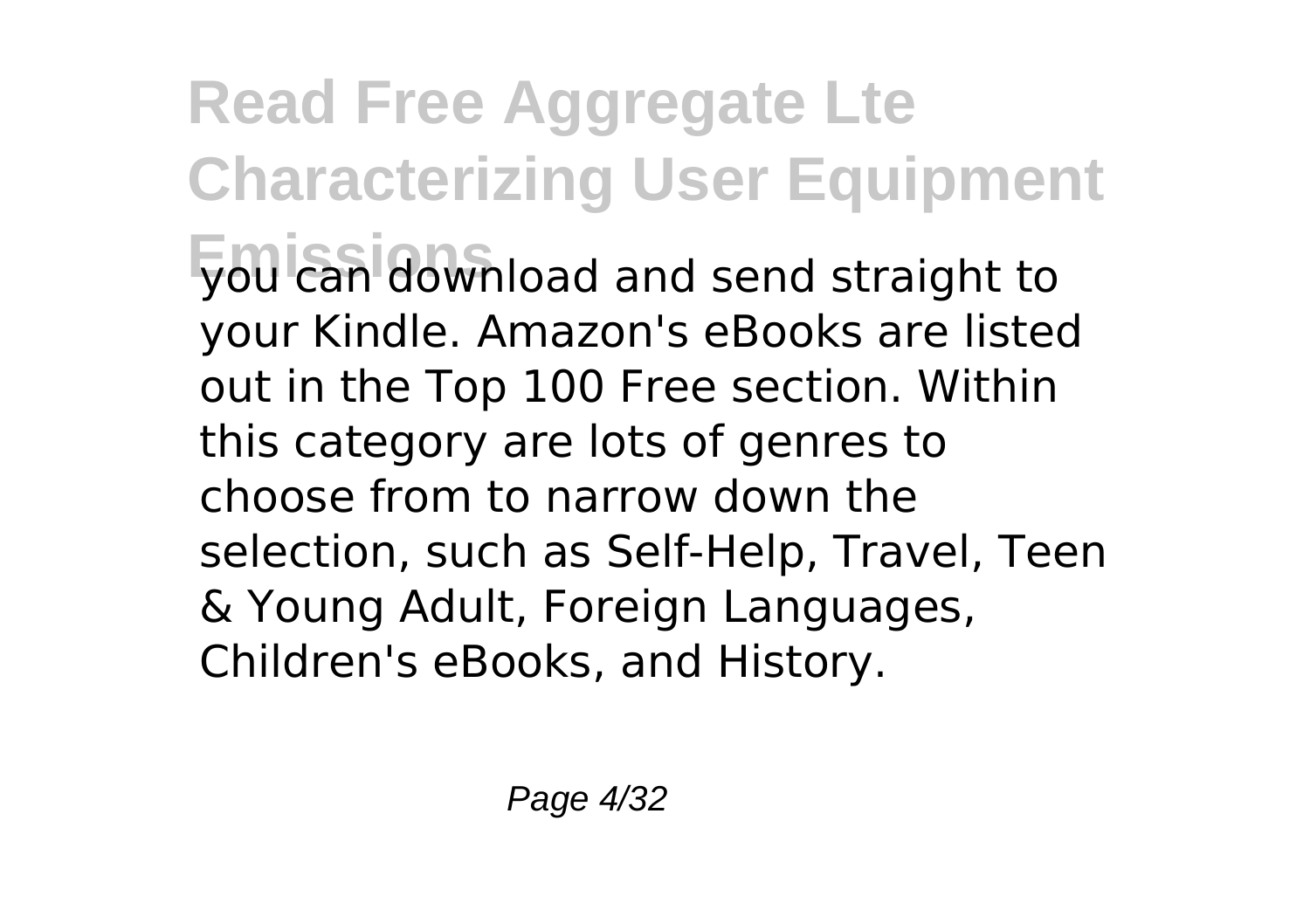### **Read Free Aggregate Lte Characterizing User Equipment Emissions Aggregate Lte Characterizing User Equipment**

Aggregate LTE: Characterizing User Equipment Emissions. On September 30, 2019, NASCTN published the project factor screening report "Characterizing LTE User Equipment Emissions: Factor Screening".". The data used for the report is also available here.. This report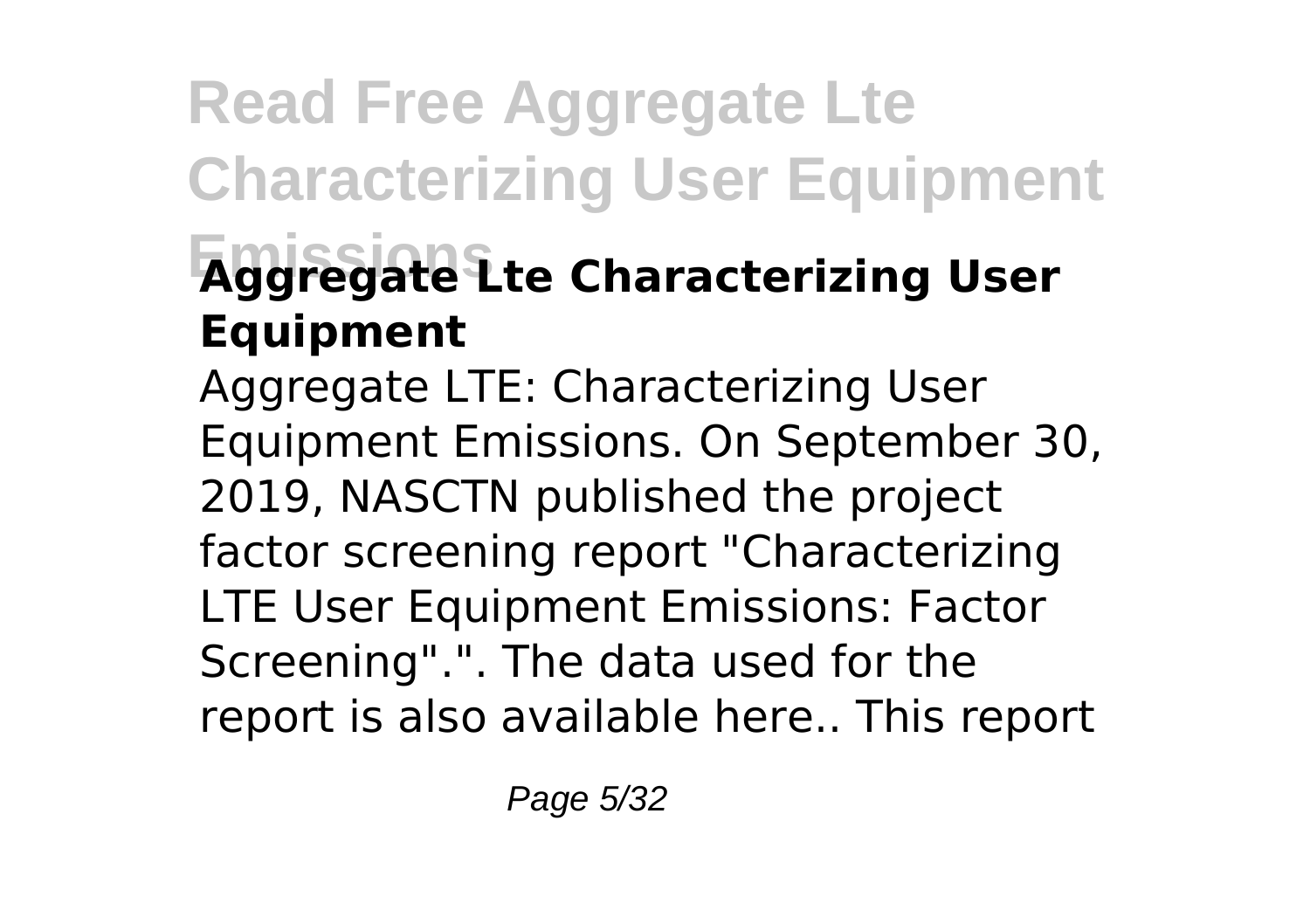**Read Free Aggregate Lte Characterizing User Equipment presents** (i) a laboratory test methodology for measuring LTE UE emissions under a wide range of conditions, and (ii) the results of ...

#### **Aggregate LTE Emissions | NIST**

Aggregate LTE: 10 . Characterizing User Equipment Emissions 11 . Phase 1 Metrology Plan . 12 . 13 . 14 . ... 179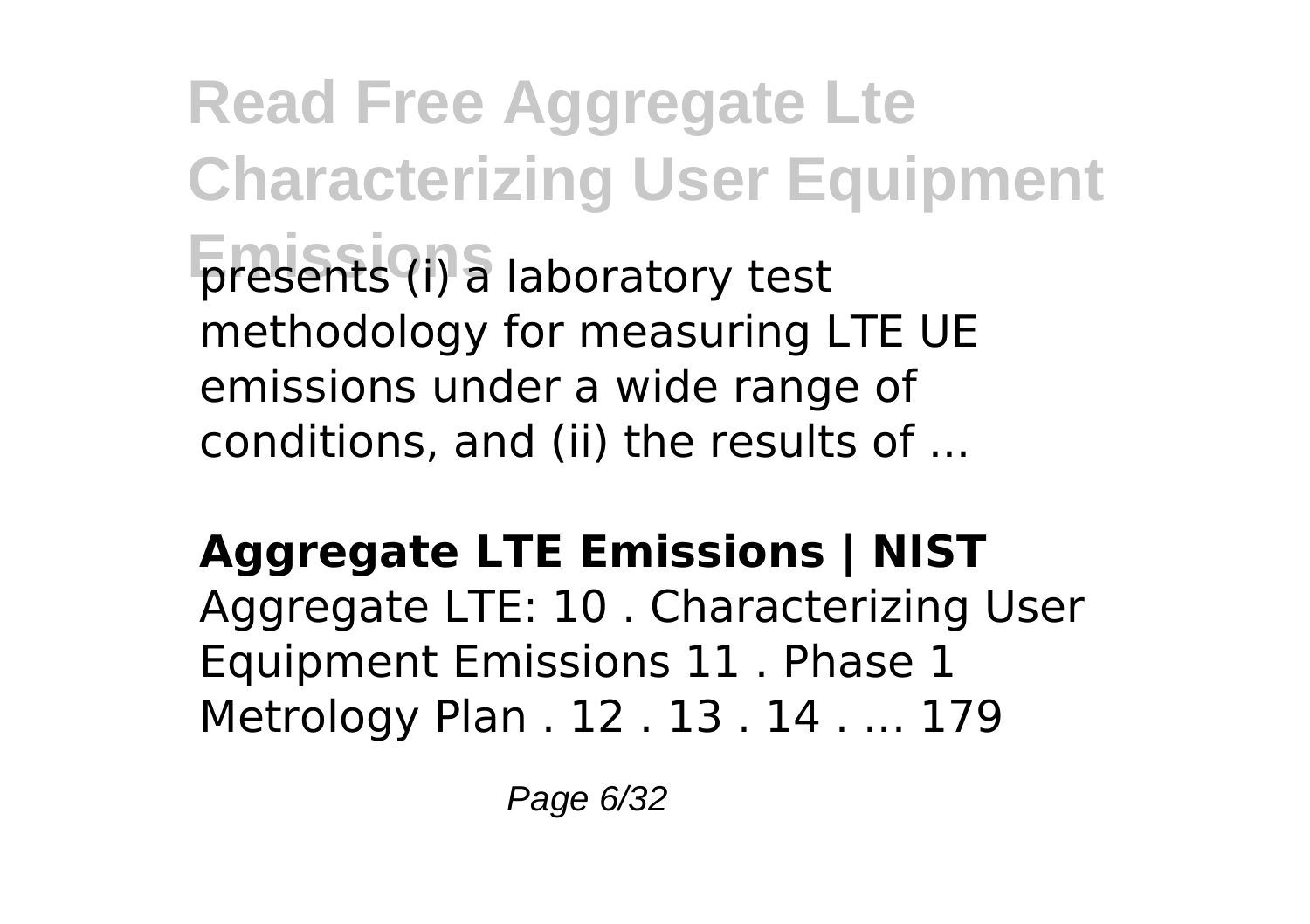**Read Free Aggregate Lte Characterizing User Equipment Emissions** aggregate. ... 224 the LTE user equipment behaves in frequency and power under realistic operating conditions, and how

#### **Aggregate LTE: Characterizing User Equipment Emissions ...** Aggregate Lte Characterizing User Equipment Aggregate LTE:

Page 7/32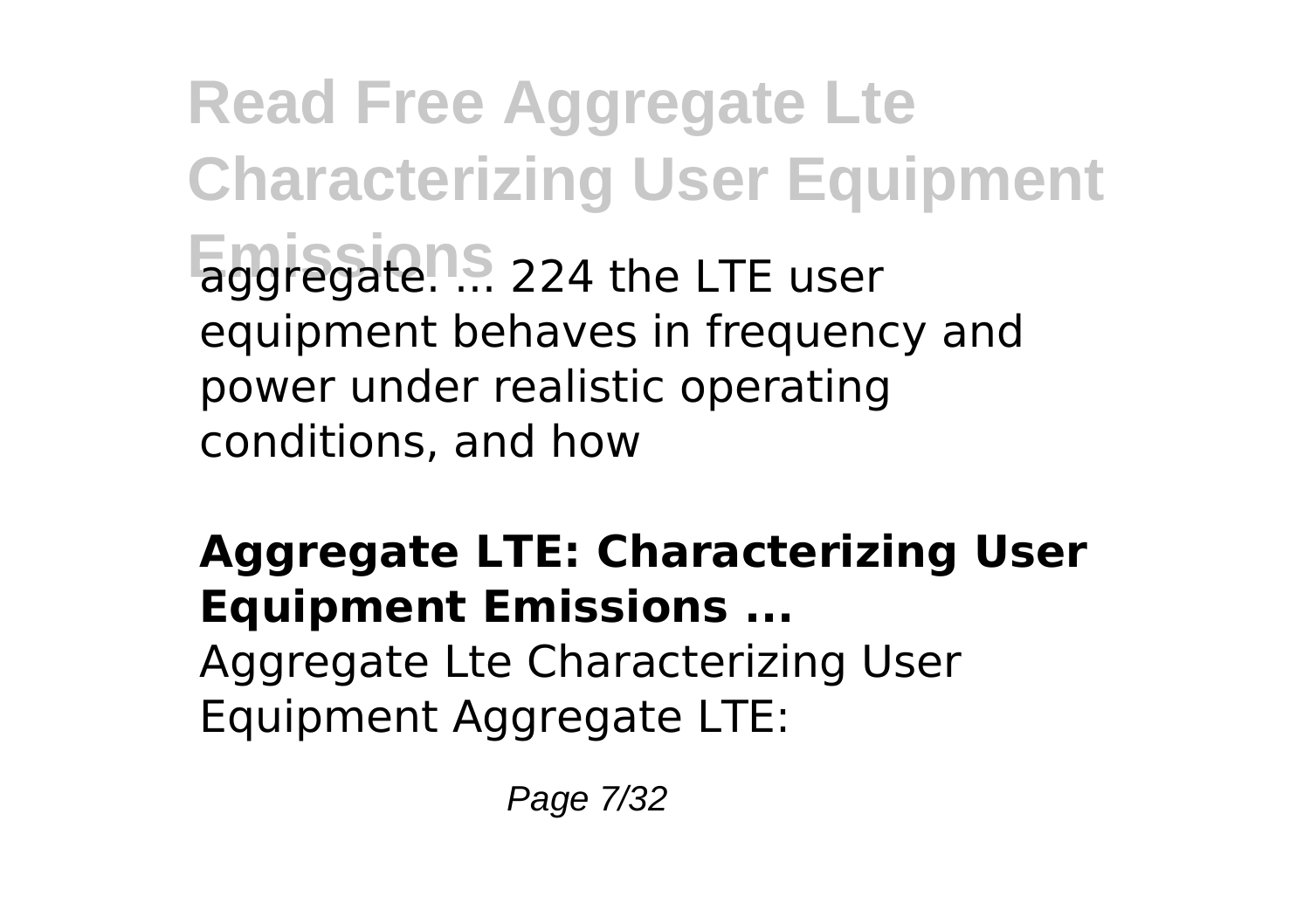**Read Free Aggregate Lte Characterizing User Equipment Emissions** Characterizing User Equipment Emissions Phase 1 Metrology Plan: Laboratory measurements 13 September 2017 •Develop a predictive model of the power and spectrum of LTE equipment emissions •Describe a wide range of network configurations Aggregate LTE: Characterizing User Equipment ...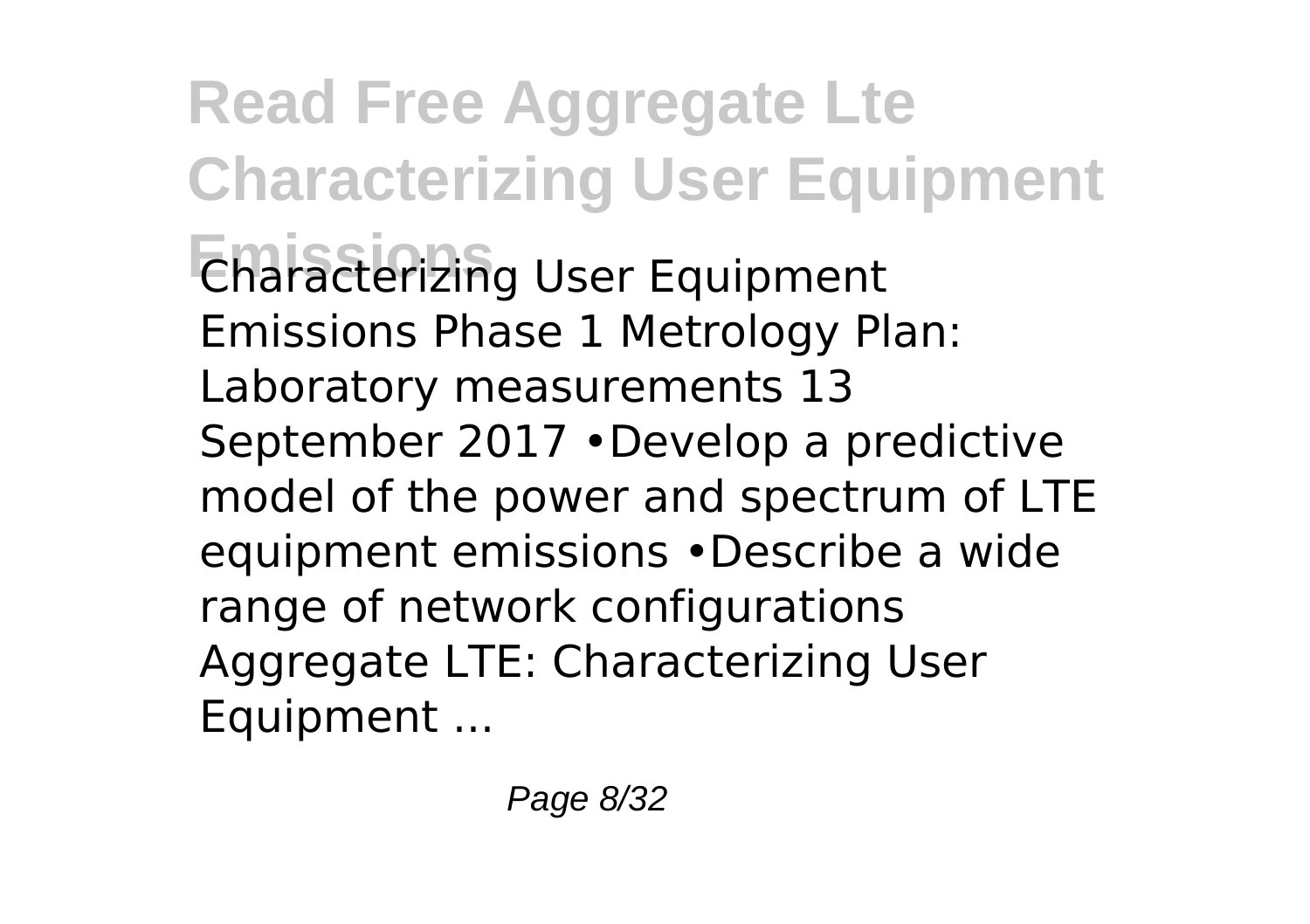## **Read Free Aggregate Lte Characterizing User Equipment Emissions**

#### **Aggregate Lte Characterizing User Equipment Emissions**

Aggregate Lte Characterizing User Equipment Emissions the overall signalling between the terminal and the base station. Carrier aggregation cross carrier scheduling When LTE carrier aggregation is used, it is necessary to be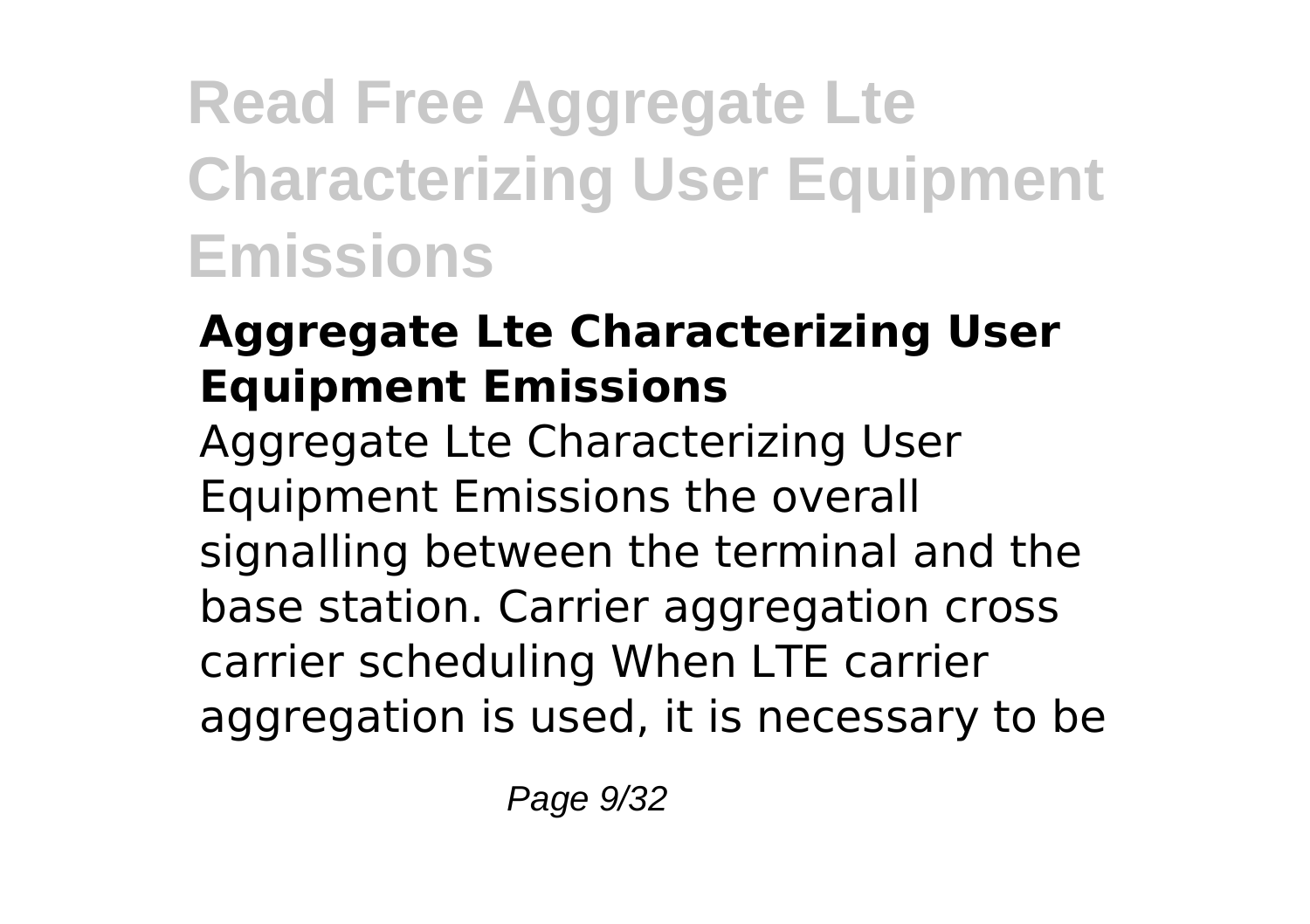**Read Free Aggregate Lte Characterizing User Equipment Emissions** able to schedule the data across the carriers and to inform the

#### **Aggregate Lte Characterizing User Equipment Emissions**

aggregate-lte-characterizing-userequipment-emissions 1/1 Downloaded from www.zuidlimburgbevrijd.nl on November 18, 2020 by guest Read

Page 10/32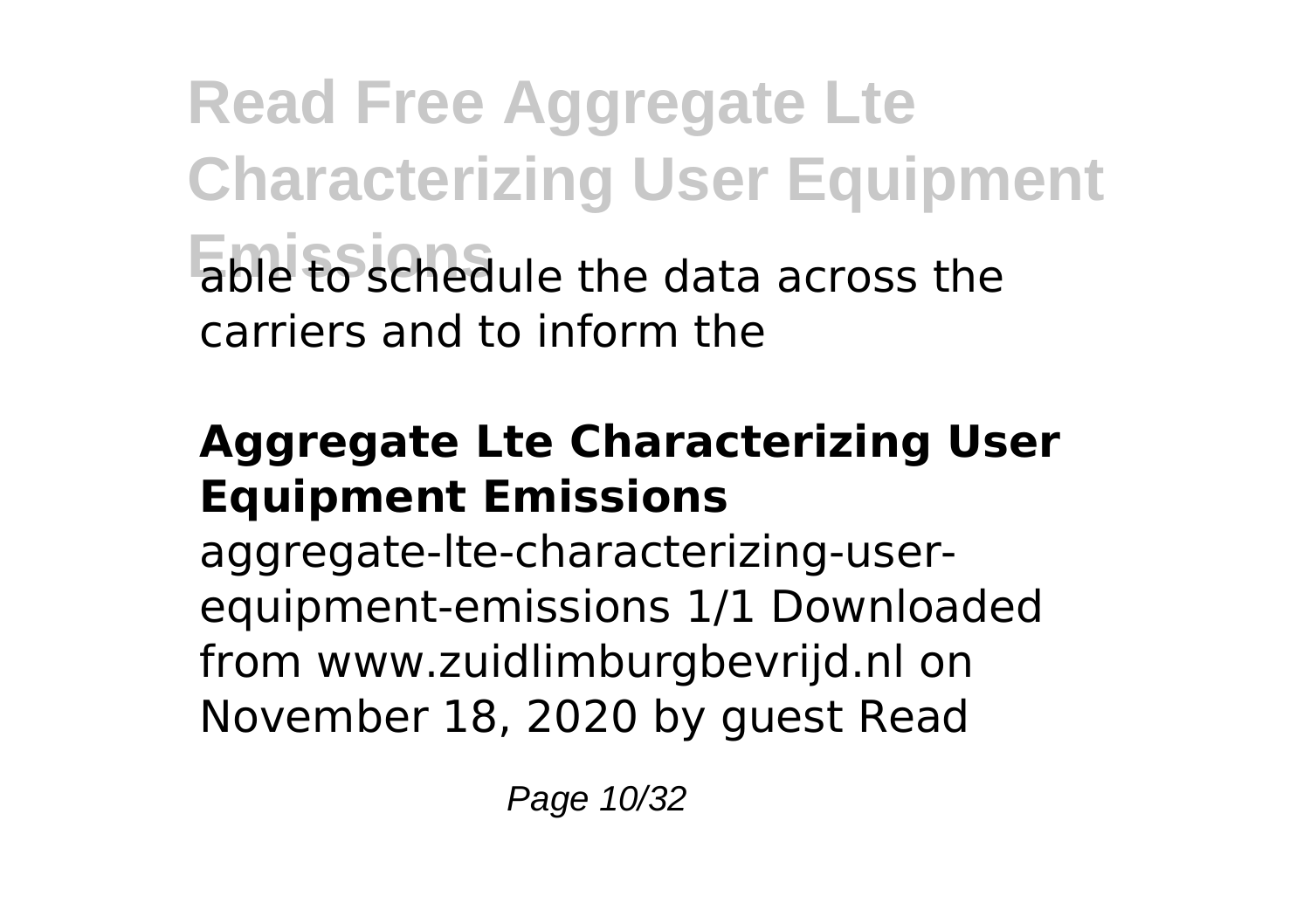**Read Free Aggregate Lte Characterizing User Equipment Emissions** Online Aggregate Lte Characterizing User Equipment Emissions Eventually, you will extremely discover a new experience and

#### **Aggregate Lte Characterizing User Equipment Emissions ...**

Request PDF | The assessment of the aggregate e.i.r.p. of user equipment

Page 11/32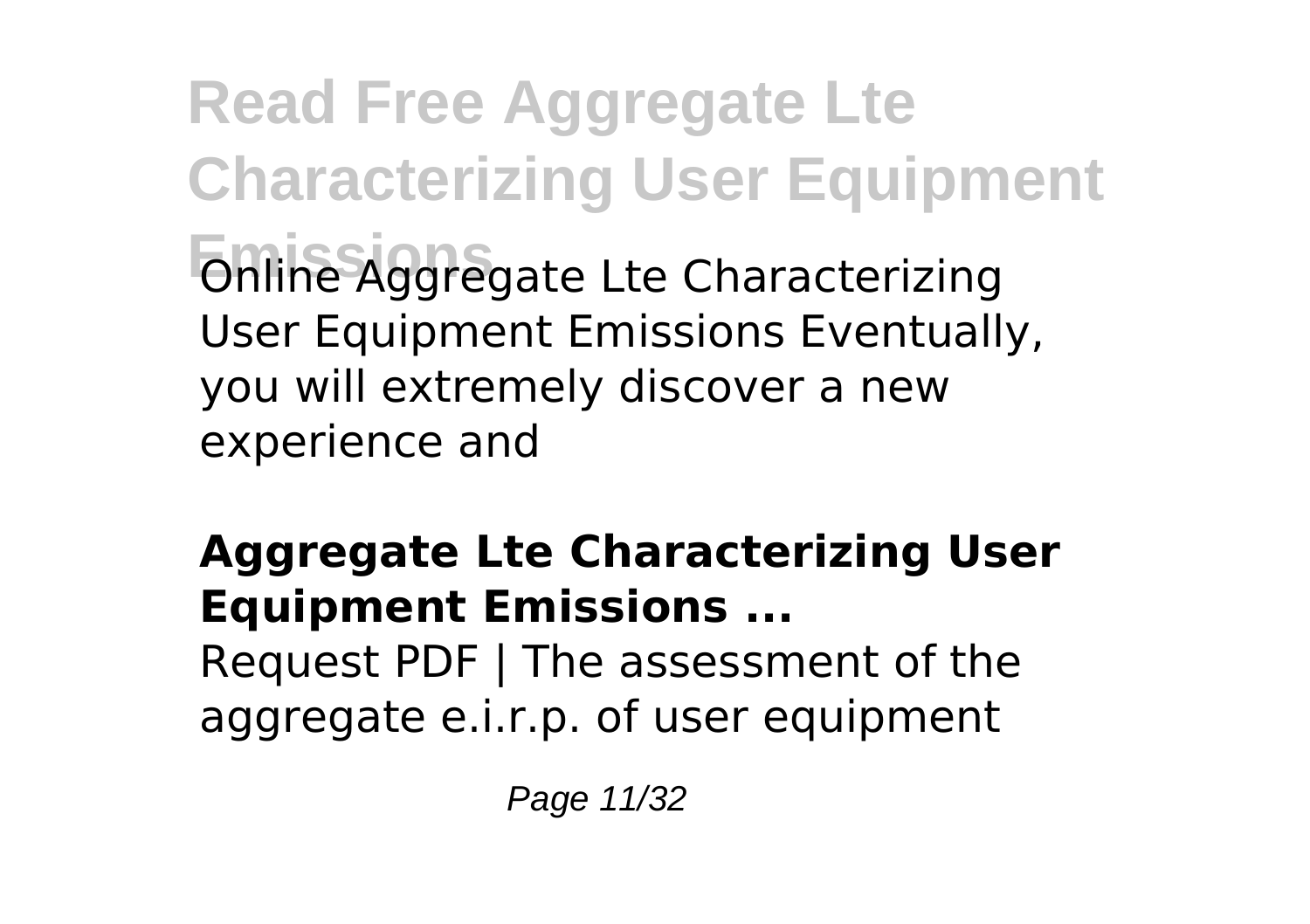**Read Free Aggregate Lte Characterizing User Equipment Emissions** operating in the LTE cell | Until the next WRC, Resolution 749 (Rev.WRC-12) will serve as a regulatory framework for ...

#### **The assessment of the aggregate e.i.r.p. of user equipment ...**

This data is provided as a supplement to NASCTN Report 7 (NIST Technical Note 2069), Characterizing LTE User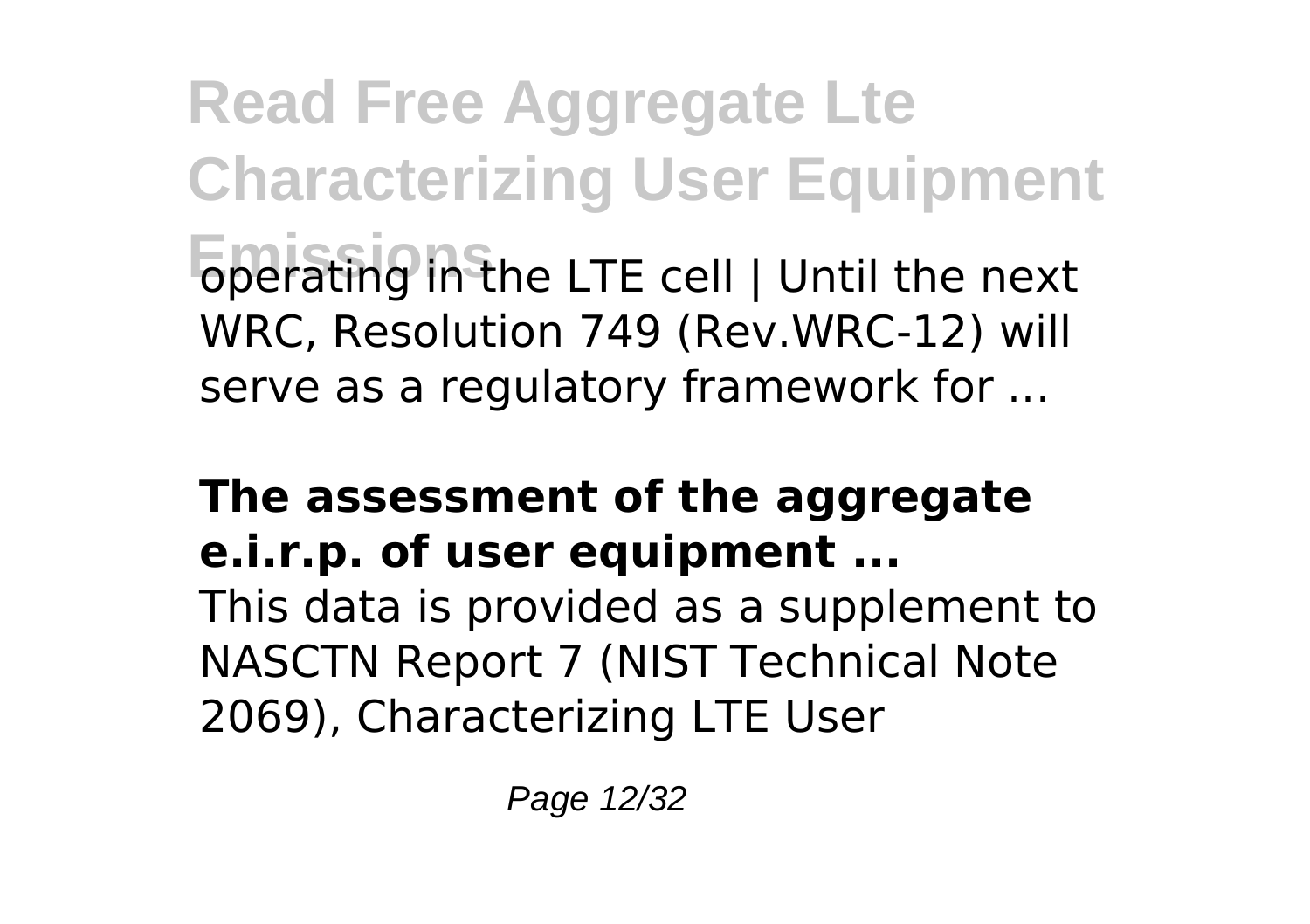**Read Free Aggregate Lte Characterizing User Equipment Emissions** Equipment Emissions: Factor Screening. In particular, the data provided here is sufficient to reproduce all of the plots and analyses in Chapters 6 and 7, which present the data analysis results.

#### **PDR: Characterizing LTE User Equipment Emissions: Factor ...** Aggregate Lte Characterizing User

Page 13/32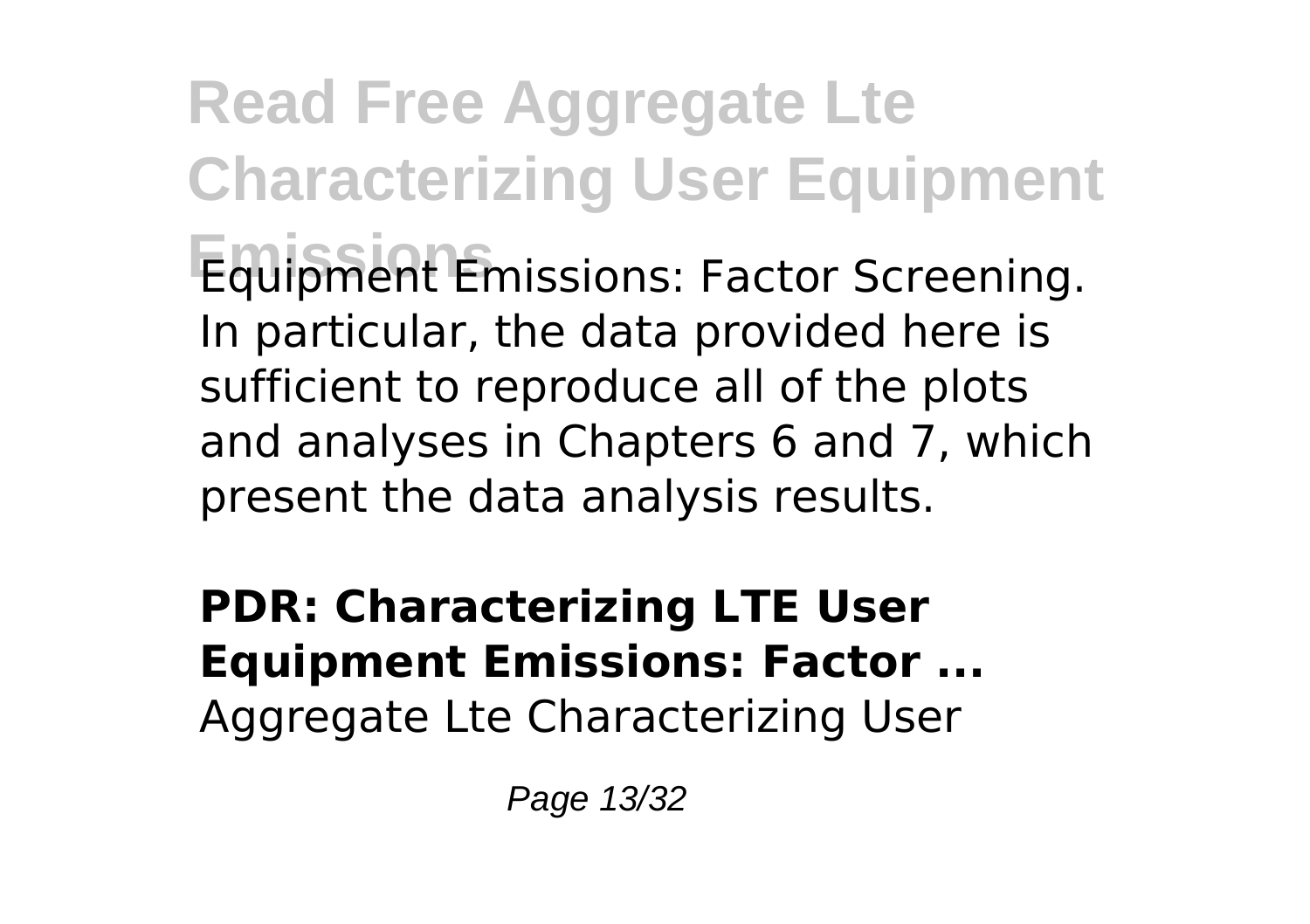**Read Free Aggregate Lte Characterizing User Equipment Emissions** Equipment Emissions This is likewise one of the factors by obtaining the soft documents of this aggregate lte characterizing user equipment emissions by online. You might not require more era to spend to go to the ebook foundation as capably as search for them.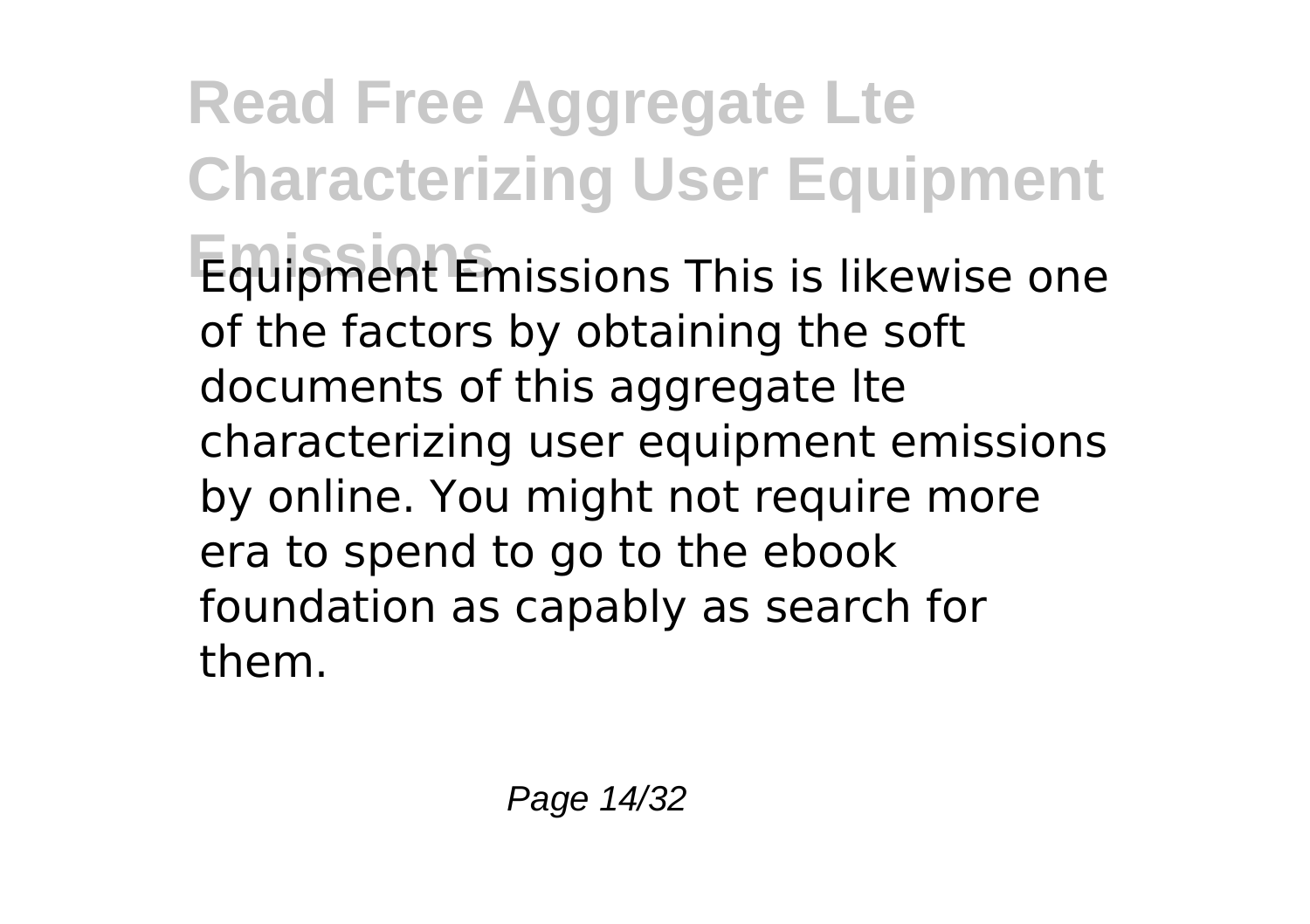### **Read Free Aggregate Lte Characterizing User Equipment Emissions Aggregate Lte Characterizing User Equipment Emissions**

LTE UE (User Equipment) Category & Class Definitions. LTE utilises the LTE UE Category or User Equipment categories or classes to define the performance specifications of LTE devices and enables LTE base stations to be able to communicate effectively with them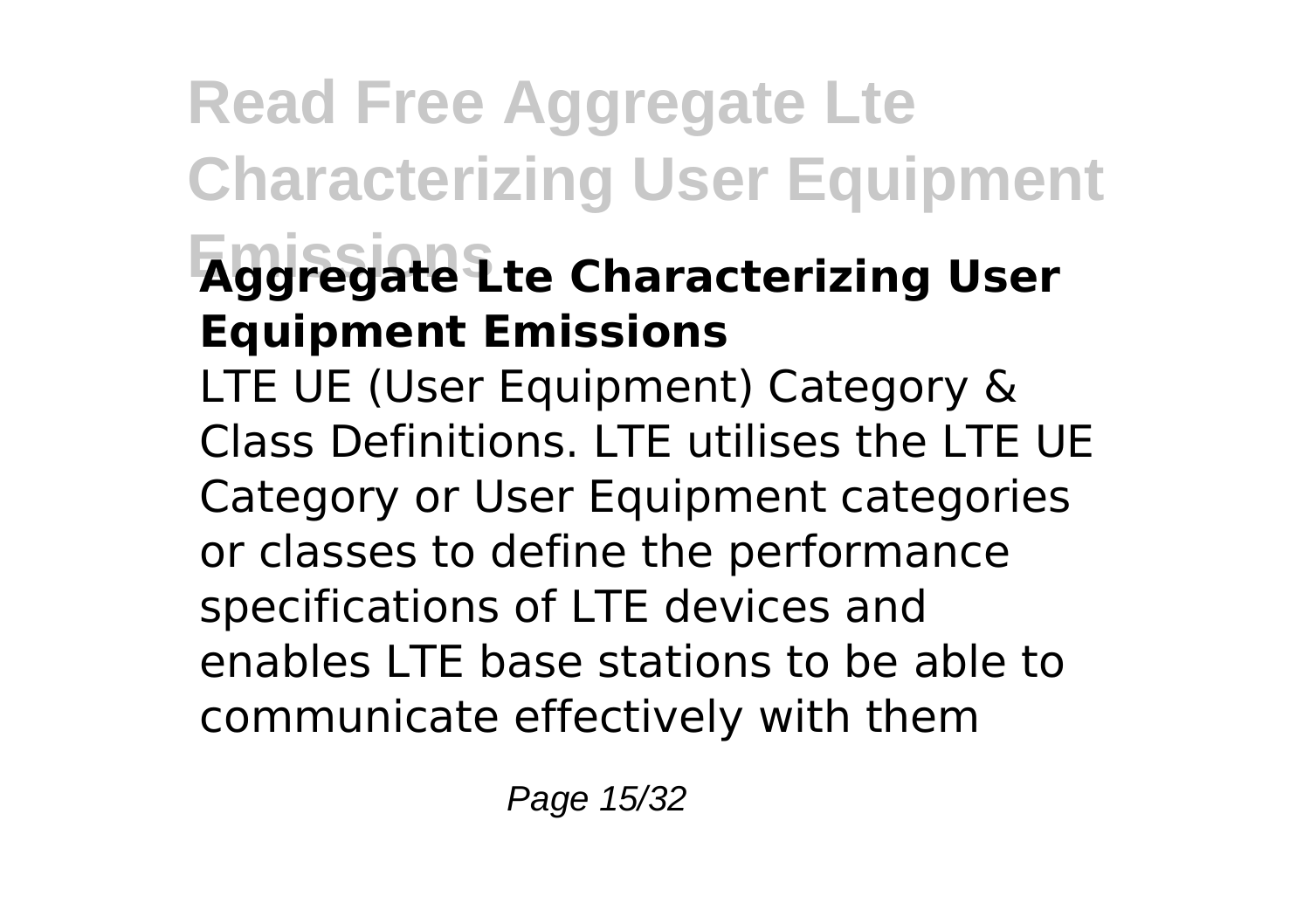**Read Free Aggregate Lte Characterizing User Equipment Emissions** knowing their performance levels. Some LTE UE Categories such as LTE Cat 3, LTE Cat 4 and LTE Cat 0 are widely quoted and used.

#### **LTE UE Category & Class Definitions - 4G LTE Networks**

The information is signalled to the terminal of user equipment as part of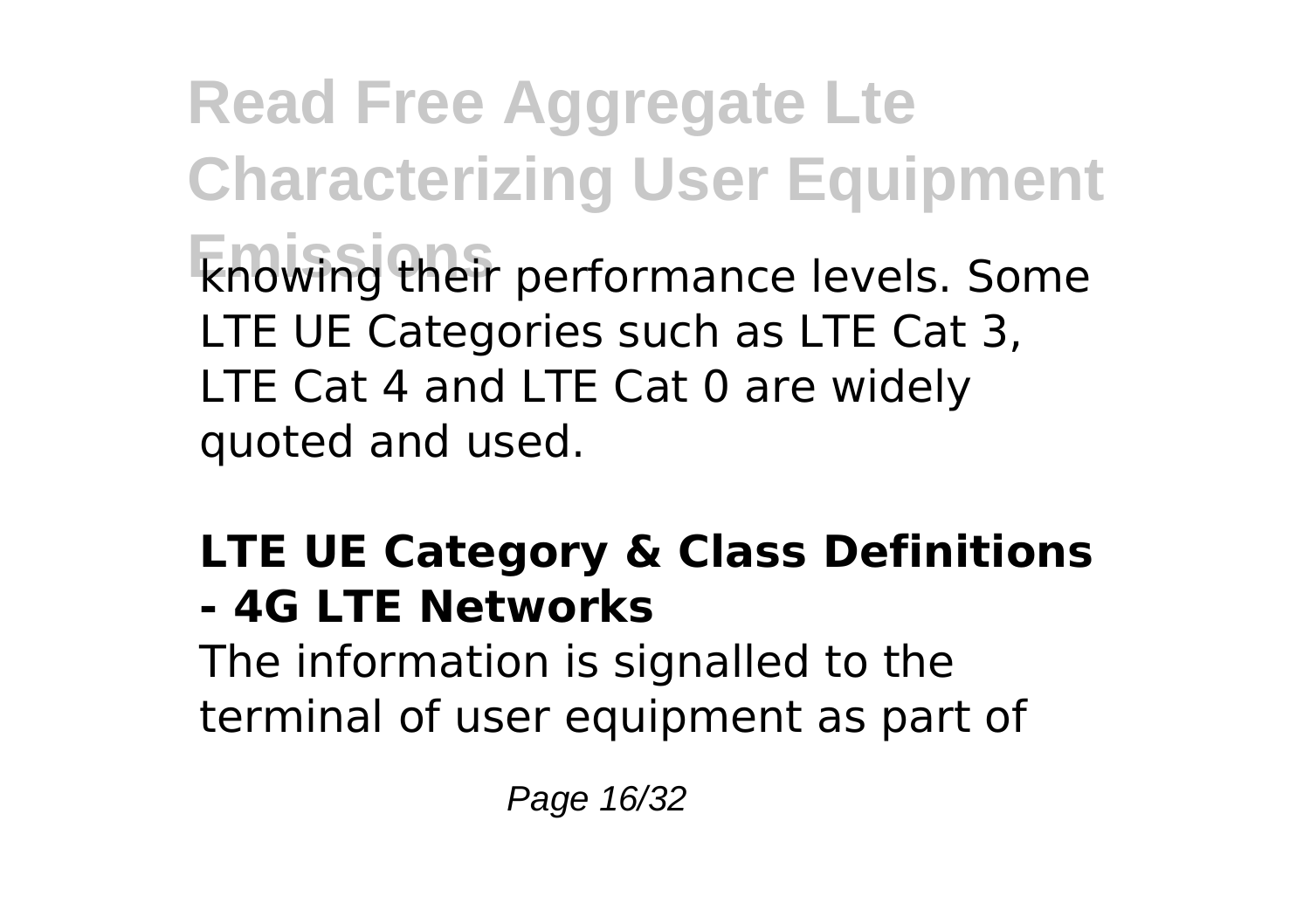**Read Free Aggregate Lte Characterizing User Equipment Emissions** the overall signalling between the terminal and the base station. CA cross carrier scheduling When LTE CA is used, it is necessary to be able to schedule the data across the carriers and to inform the terminal of the DCI rates for the different component carriers.

#### **LTE Advanced and Carrier**

Page 17/32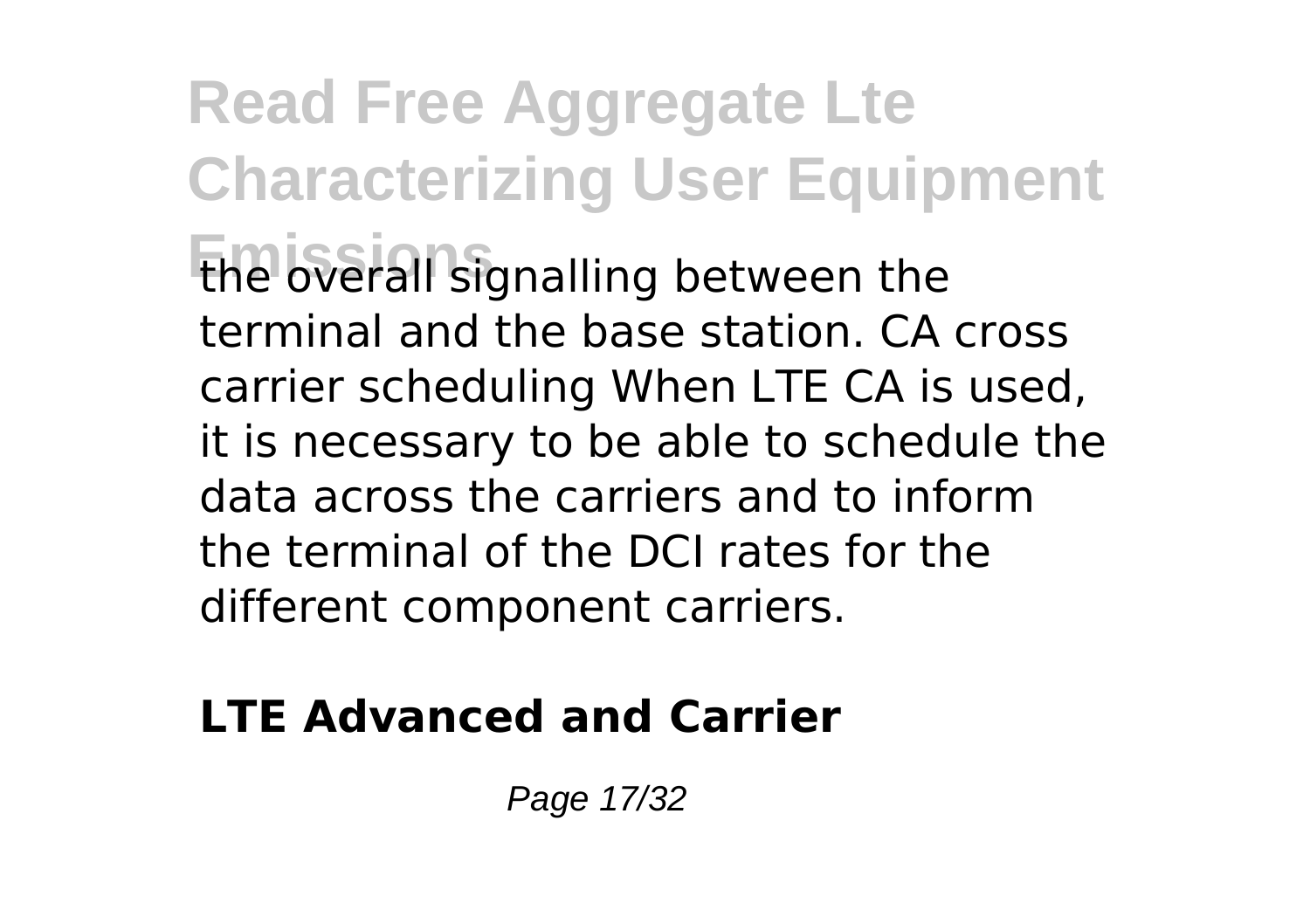**Read Free Aggregate Lte Characterizing User Equipment Emissions Aggregation (CA) - 4G LTE Networks** LTE-A Pro: 8 CA DL / 4 CA UL testing presented at GSMA MWC 2018 Rohde & Schwarz demonstrated LTE-A Pro user equipment testing with enhanced carrier aggregation (eCA) from 3GPP Rel. 13 at the GSMA Mobile World Congress 2018 in Barcelona.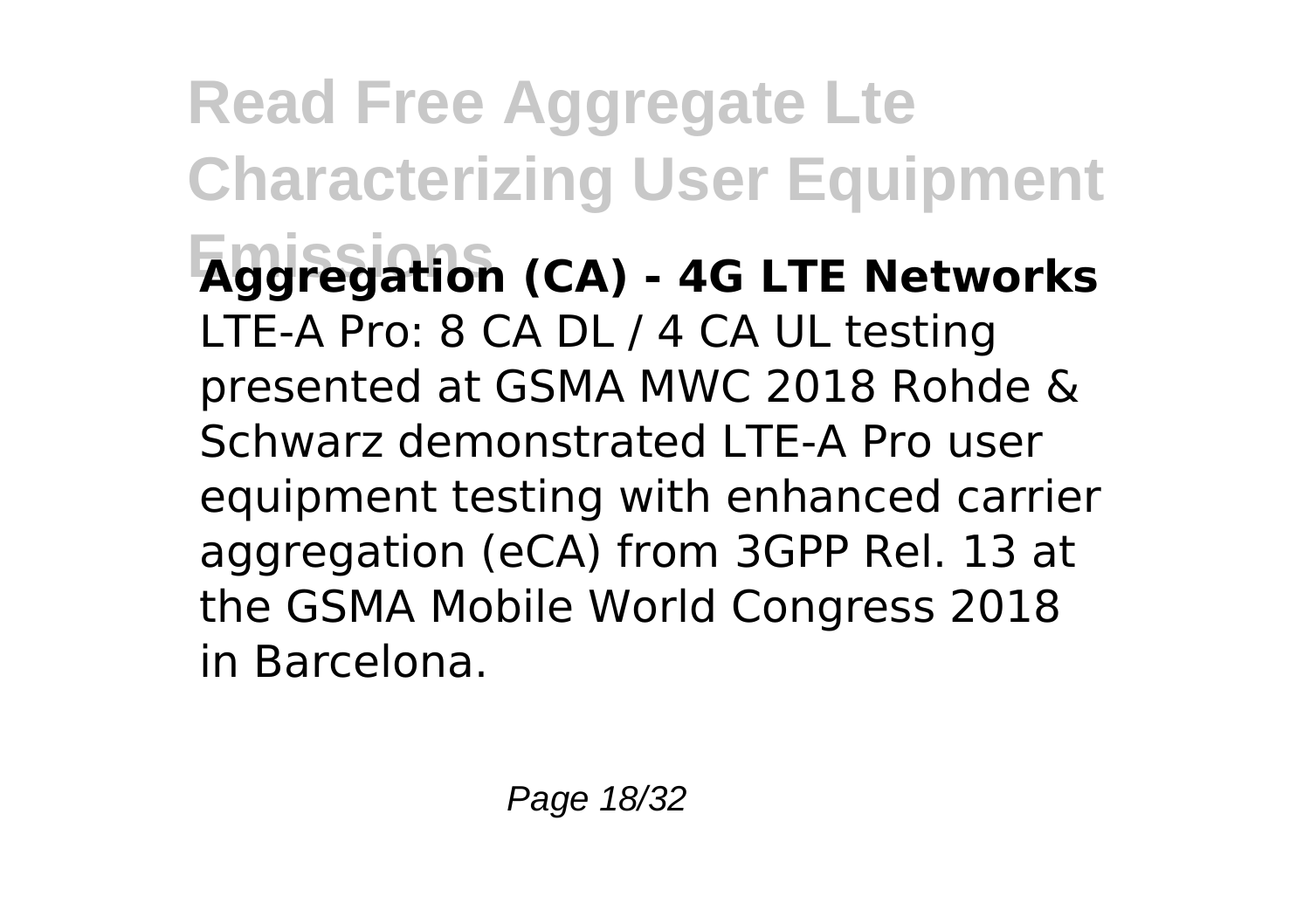## **Read Free Aggregate Lte Characterizing User Equipment Emissions LTE-Advanced carrier aggregation | Rohde & Schwarz**

aggregate-lte-characterizing-userequipment-emissions 1/1 Downloaded from www.kvetinyuelisky.cz on November 4, 2020 by guest [Books] Aggregate Lte Characterizing User Equipment Emissions Eventually, you will certainly discover a additional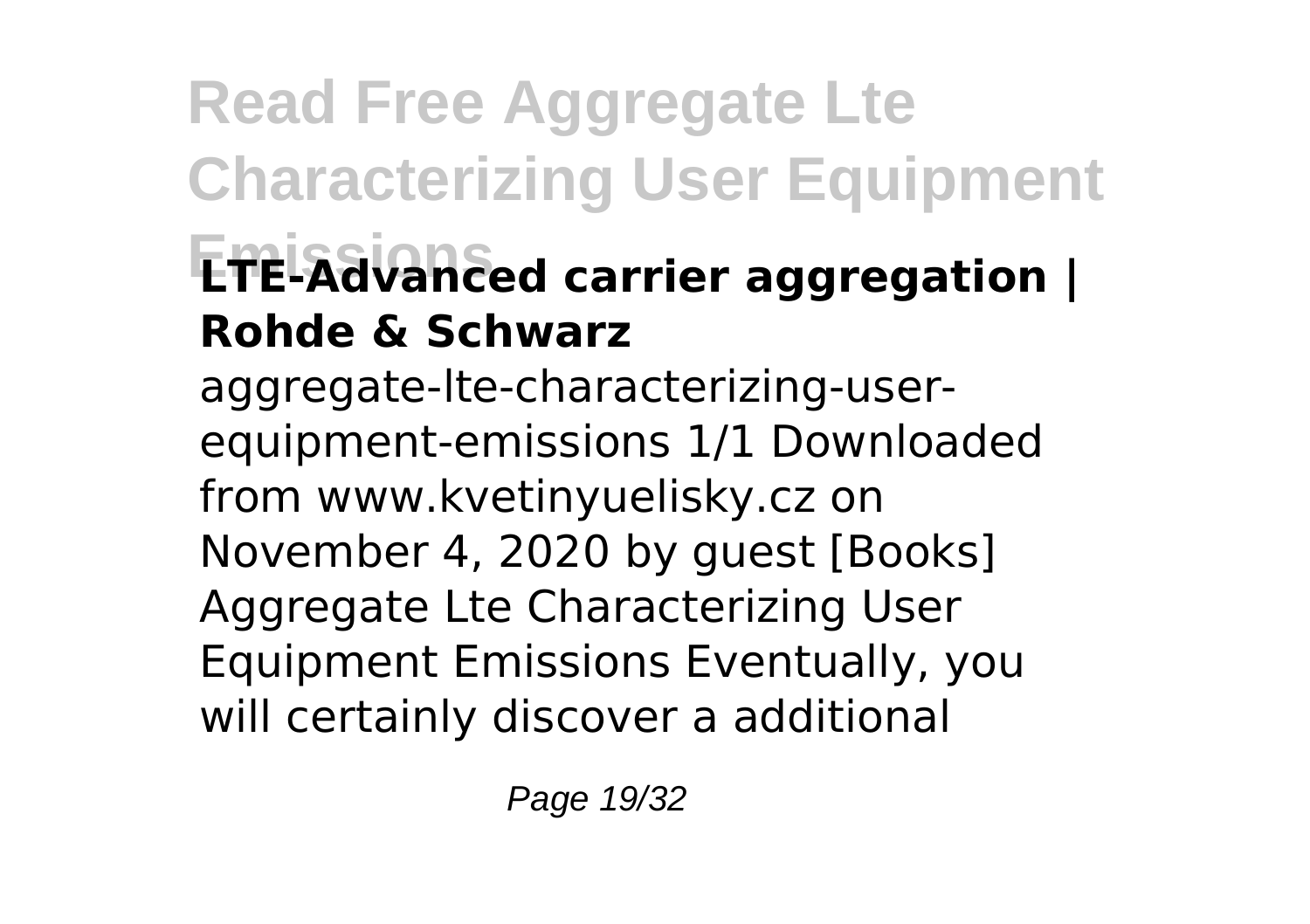**Read Free Aggregate Lte Characterizing User Equipment Emissions** experience and talent by spending more cash. yet when?

#### **Aggregate Lte Characterizing User Equipment Emissions ...**

In reality the problem is even more complicated, as only predicted values of deployment density of user terminals can be used. Taking into account the key

Page 20/32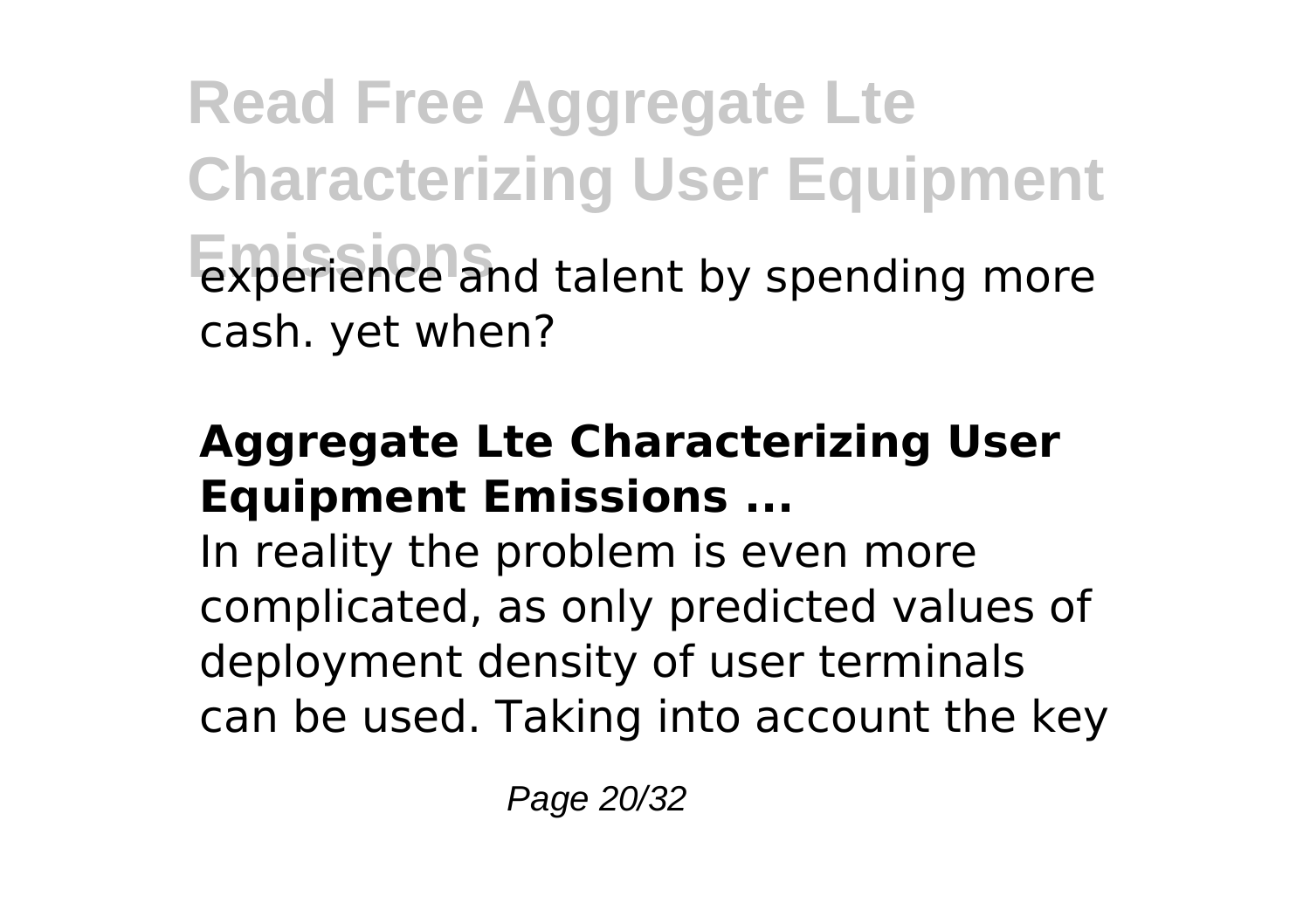**Read Free Aggregate Lte Characterizing User Equipment** features of the LTE Uplink radio interface we propose very simple analytical approach for the estimation of the aggregate e.i.r.p. value of all user equipment operating in the cell.

**The assessment of the aggregate e.i.r.p. of user equipment ...** aggregate-lte-characterizing-user-

Page 21/32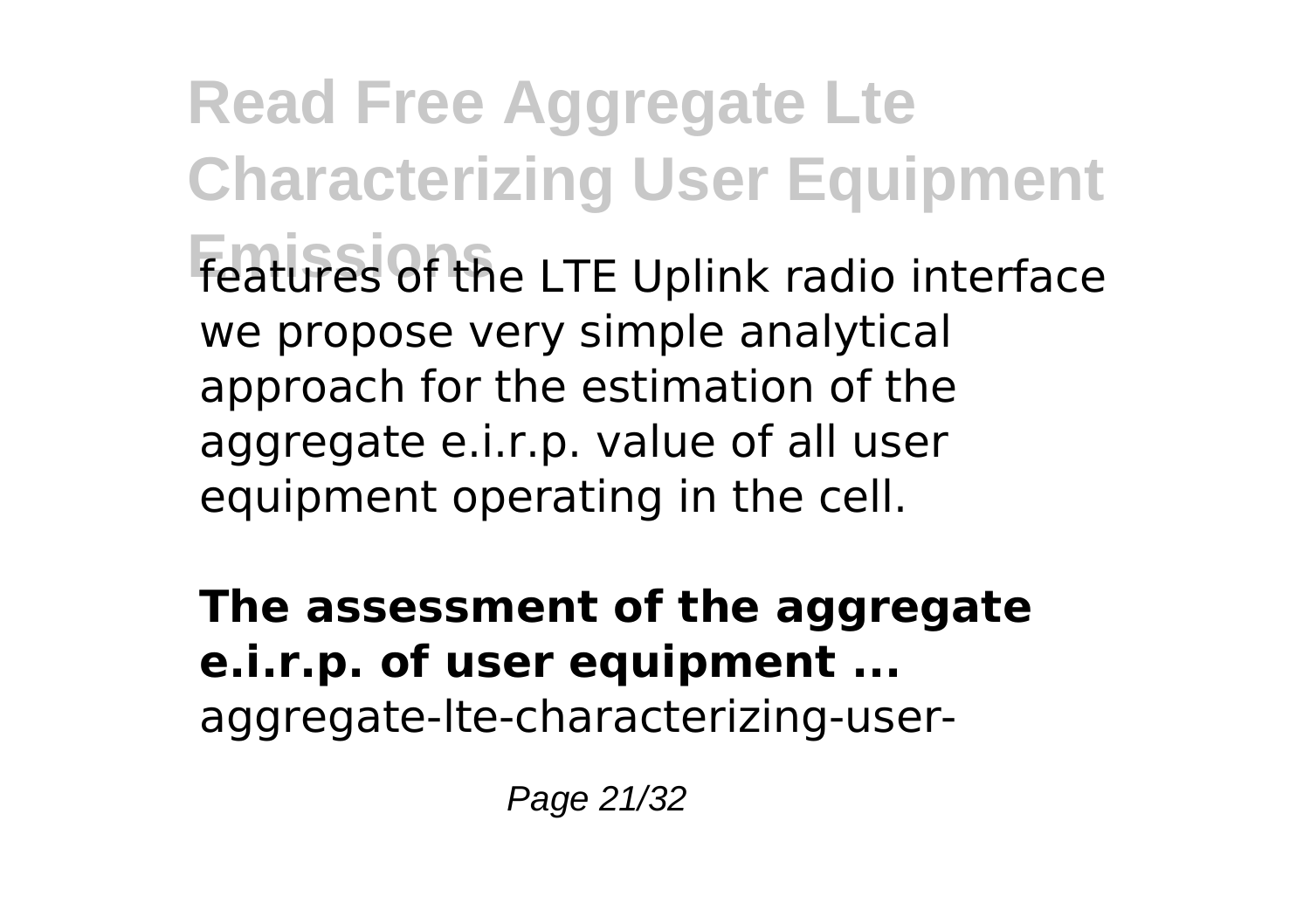**Read Free Aggregate Lte Characterizing User Equipment Emissions** equipment-emissions 1/1 Downloaded from jeroentenhoorn.nl on November 7, 2020 by guest [Books] Aggregate Lte Characterizing User Equipment Emissions Right here, we have countless books aggregate lte characterizing user equipment emissions and collections to check out.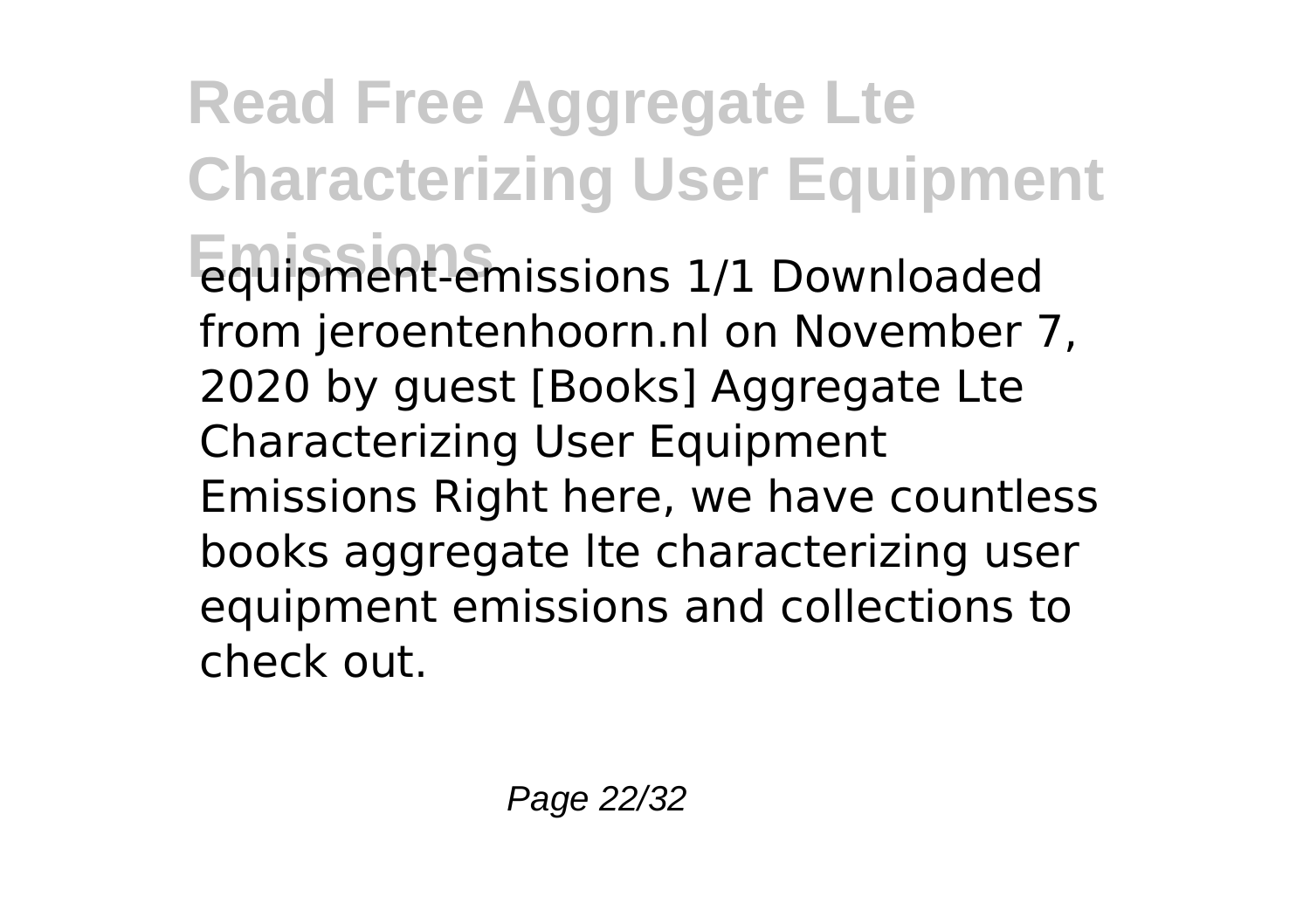### **Read Free Aggregate Lte Characterizing User Equipment Emissions Aggregate Lte Characterizing User Equipment Emissions ...**

LTE-Advanced shall operate in spectrum allocations of different sizes including wider spectrum allocations than those of LTE Release 8. The main focus for bandwidth solutions wider than 20MHz should be on consecutive spectrum. However aggregation of the spectrum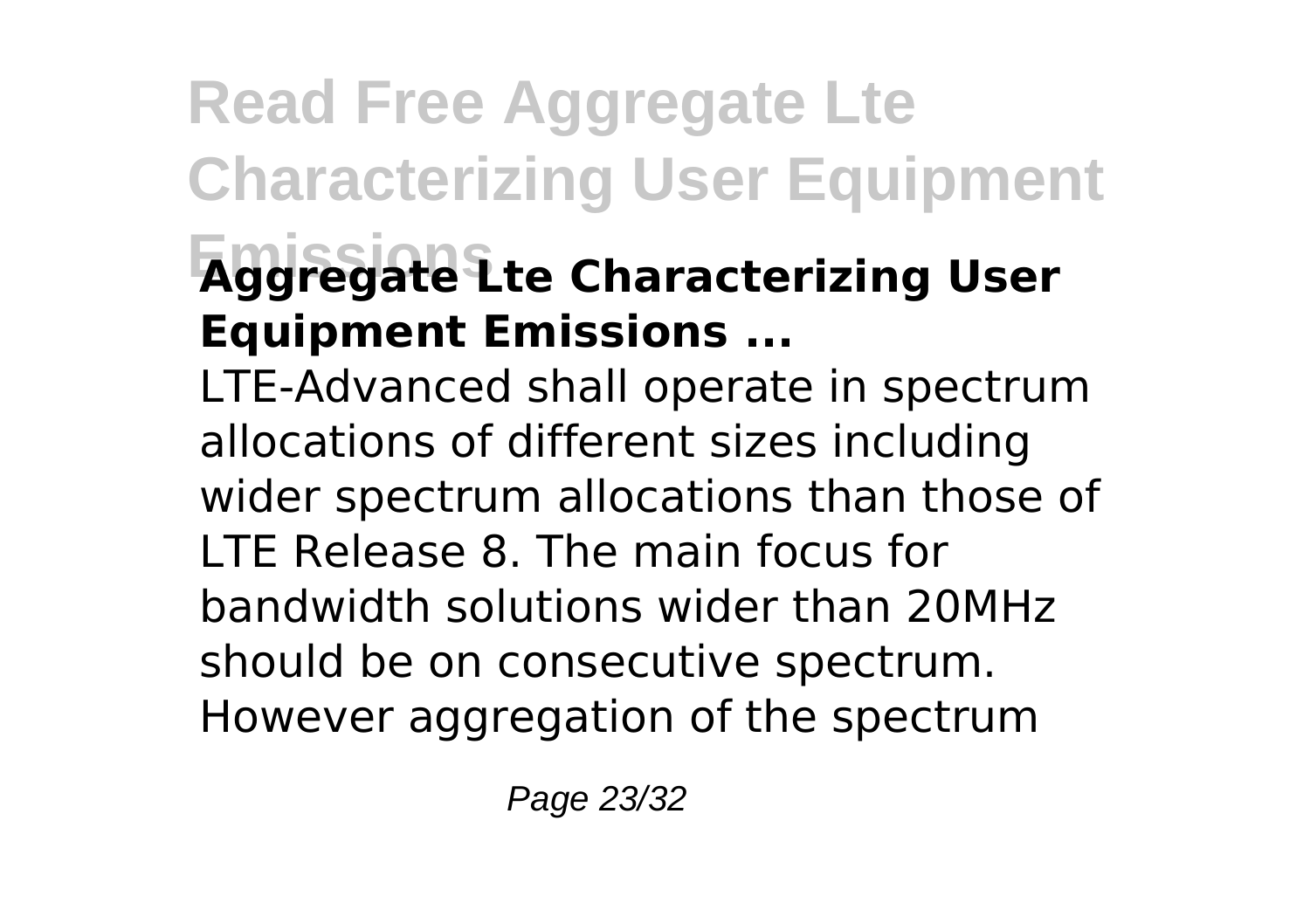**Read Free Aggregate Lte Characterizing User Equipment Emissions** for LTE-Advanced should take into account reasonable user equipment (UE) complexity.

#### **LTE-Advanced Technology Introduction White Paper**

of user equipment (UE) handset devices operating on long-term evolution (LTE) protocols. This ... NASCTN's "Aggregate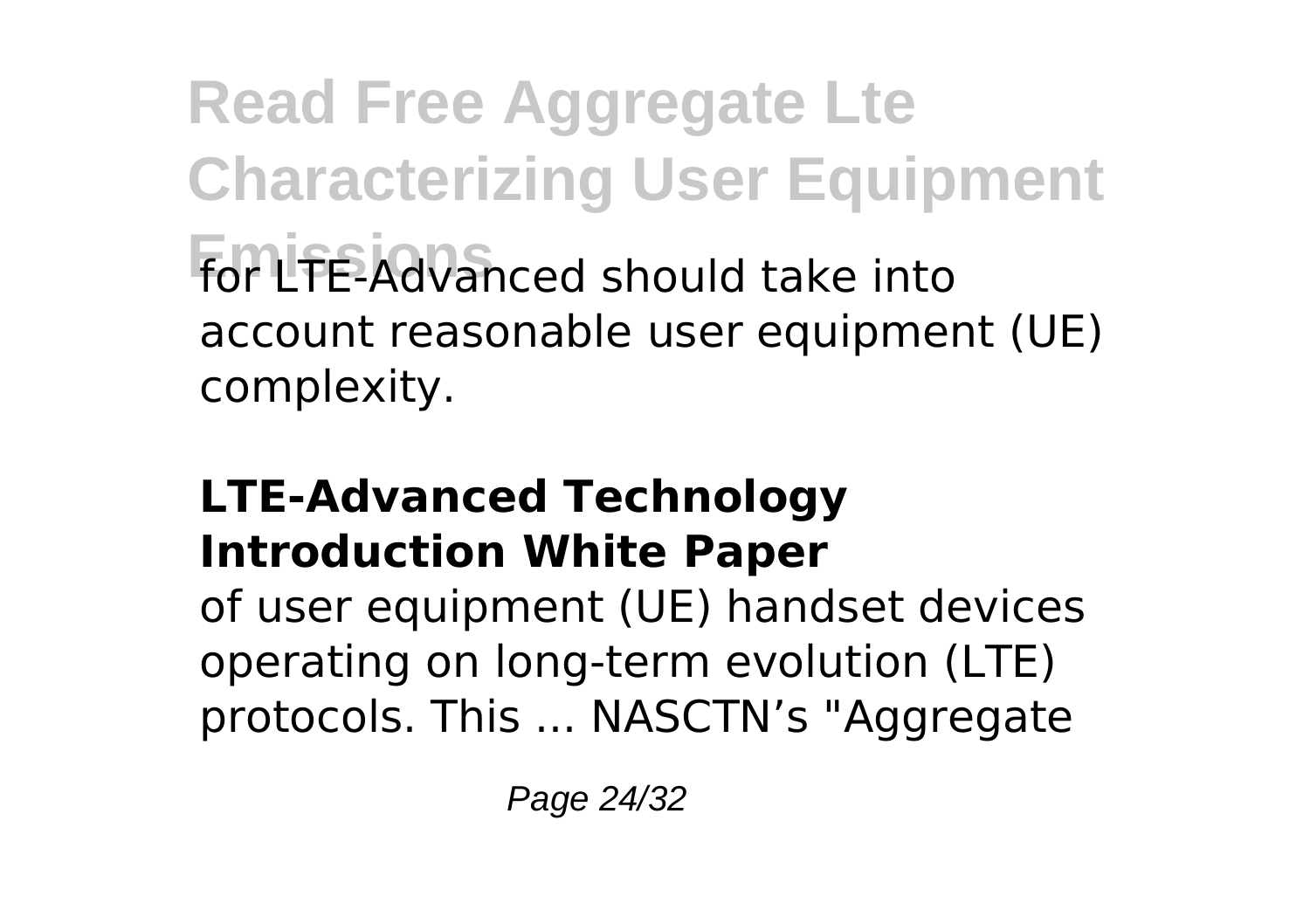**Read Free Aggregate Lte Characterizing User Equipment Emissions** LTE: Characterizing UE Emissions" project outcomes by ensuring the best orientation and associated uncertainty for transmission was known for each UE tested.

#### **Robert D. Horansky Jason B. Coder John M. Ladbury**

Example 17 includes a system to provide

Page 25/32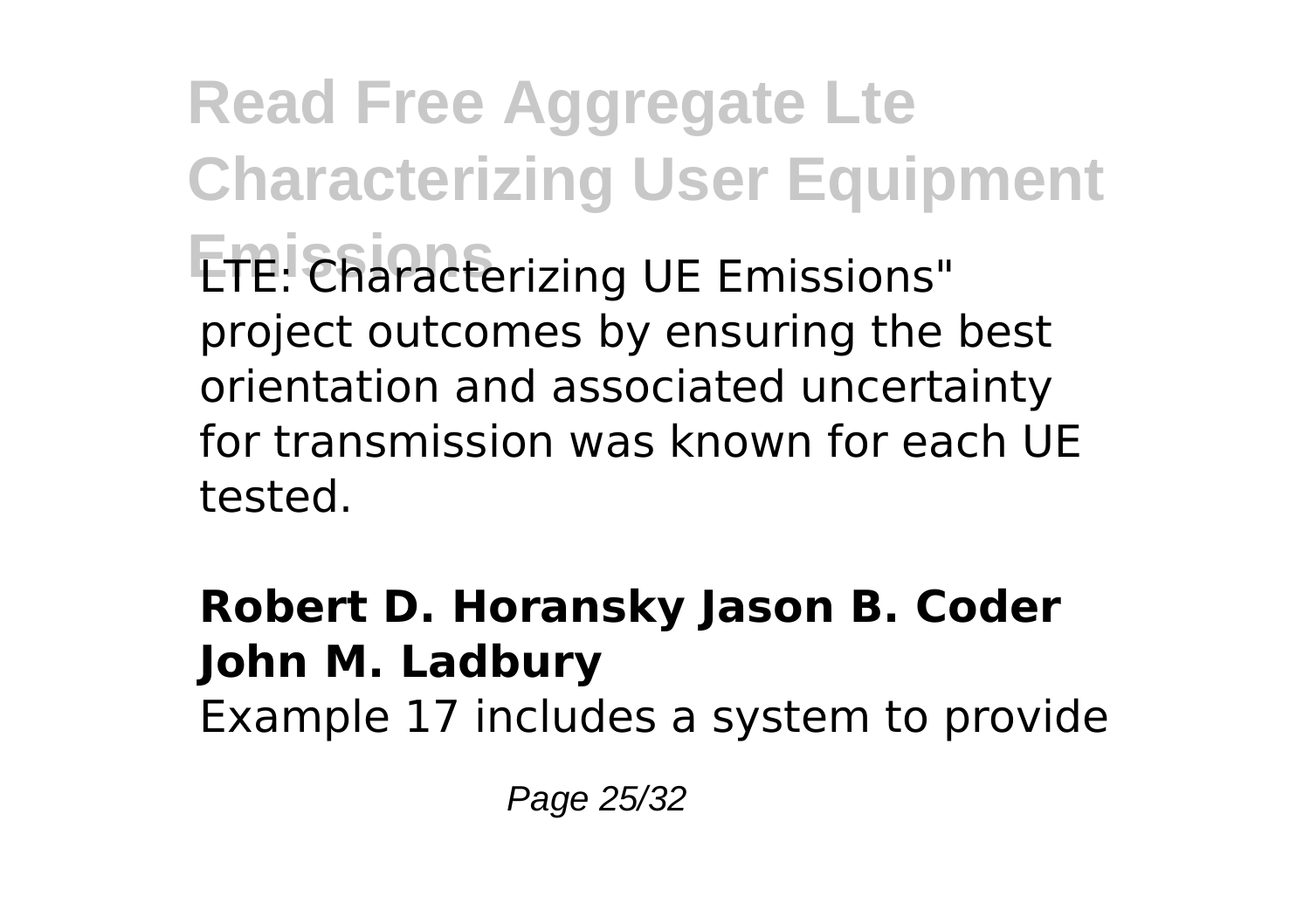**Read Free Aggregate Lte Characterizing User Equipment Emissions** wireless service to user equipment using licensed radio frequency (RF) spectrum and unlicensed RF spectrum, the system comprising: a controller communicatively coupled to an LTE core network of a wireless service provider that provides the wireless service; a plurality of radio points to transmit and receive radio frequency signals to and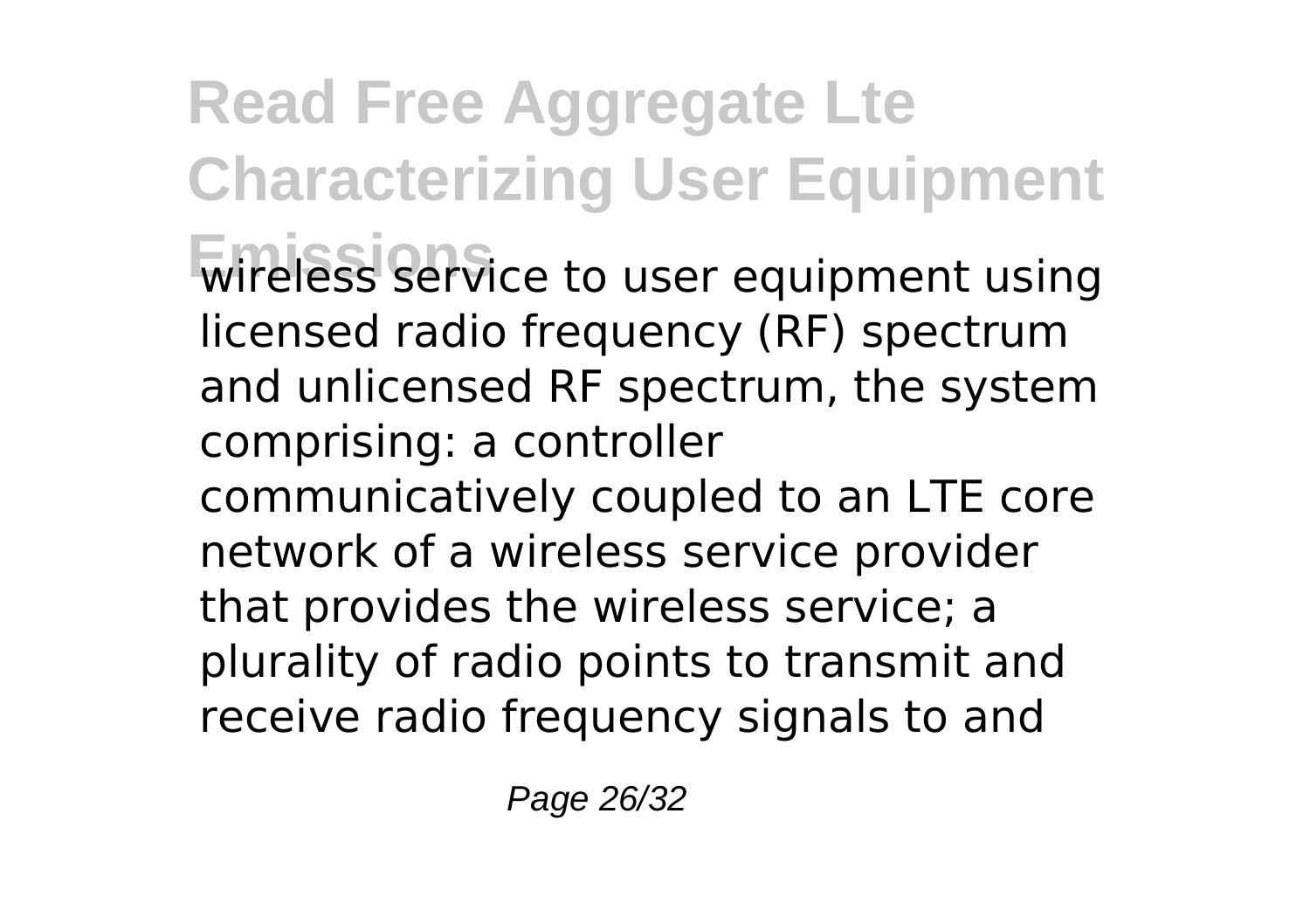**Read Free Aggregate Lte Characterizing User Equipment Emissions** from the user ...

#### **LTE-WiFi aggregation (LWA) support in a cloud-RAN system ...**

Of this user base, the number of LTE subscribers is projected to reach over 3.1 billion 1. Correspondingly, the demand for user-experience and differentiated service levels continues to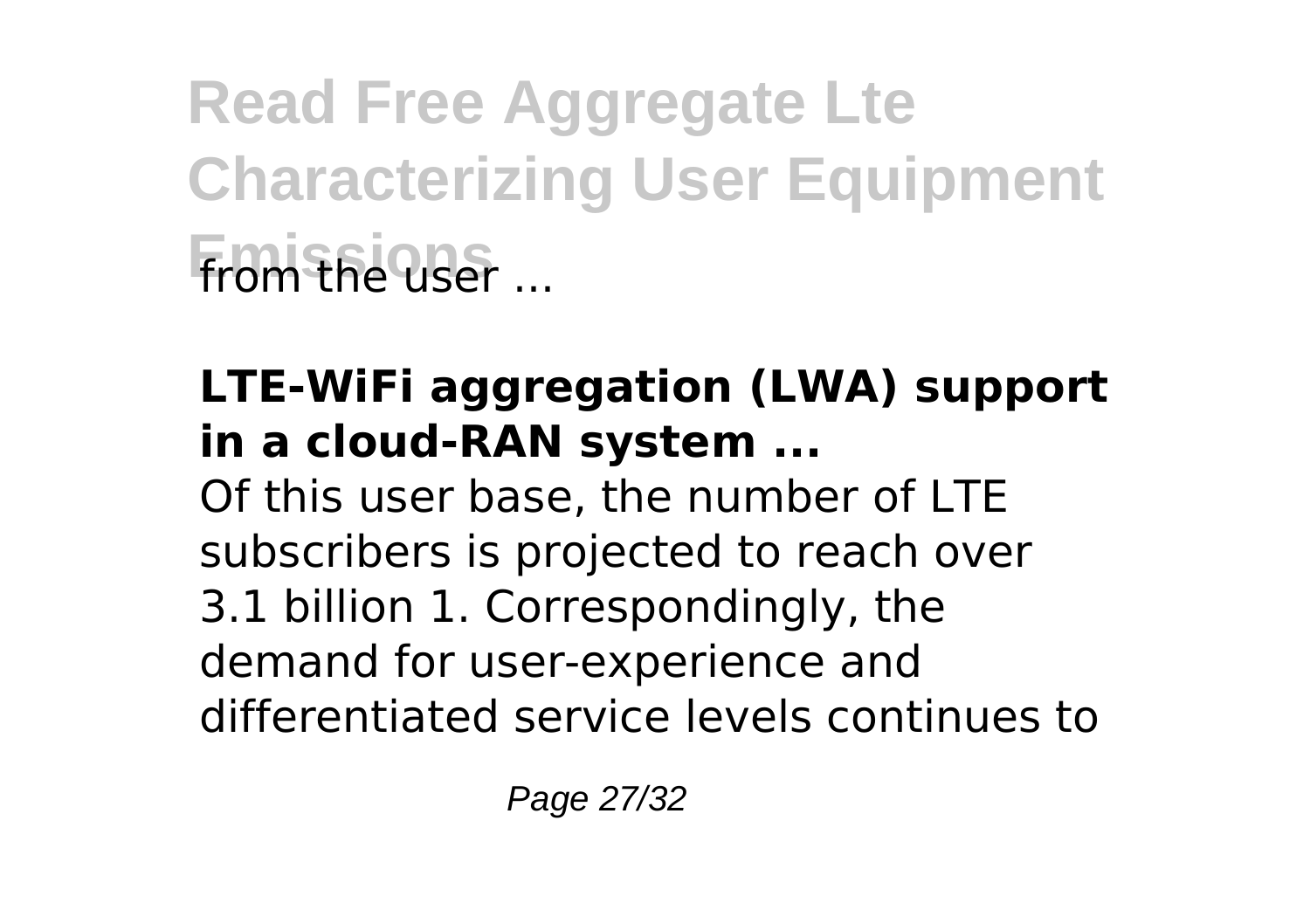**Read Free Aggregate Lte Characterizing User Equipment Emissions** rise. In order to retain users and maximize average revenue per user (ARPU), telcos need to differentiate themselves through quality service packages that would each have unique traffic handling and QoE ...

#### **Quality of Service in an LTE Network - Wipro**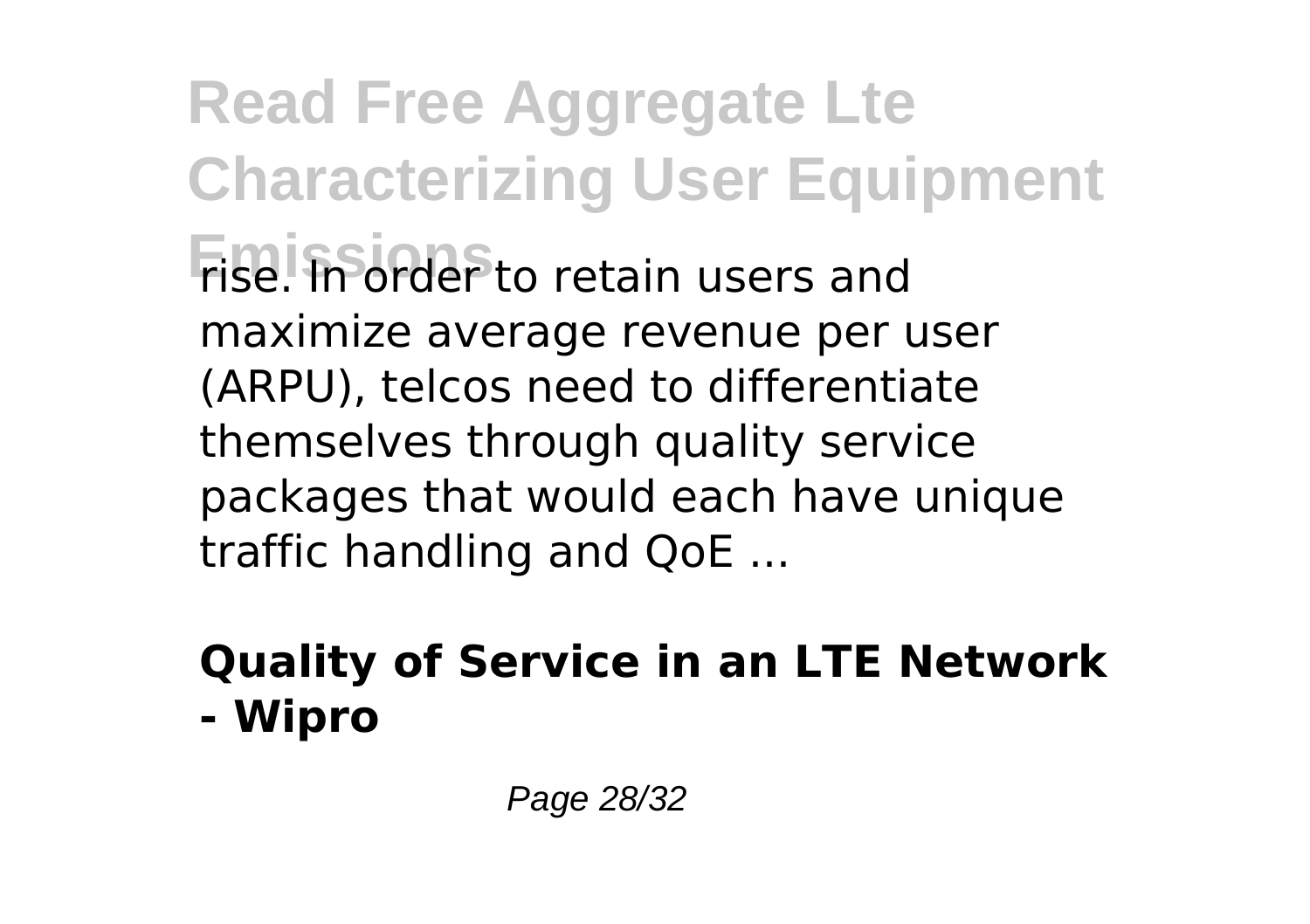**Read Free Aggregate Lte Characterizing User Equipment ETE-A UE Power Consumption for Carrier** Aggregation Scenario Paulo T. M. Santos1; 2, Navid P. Salehi , Rayner M. Pires2, Alvaro J. Ortega and Juliano J. Bazzo Abstract—User equipment (UE) power consumption is a permanent concern for device manufacturers and users, which can be influenced by the network configuration. One of the

Page 29/32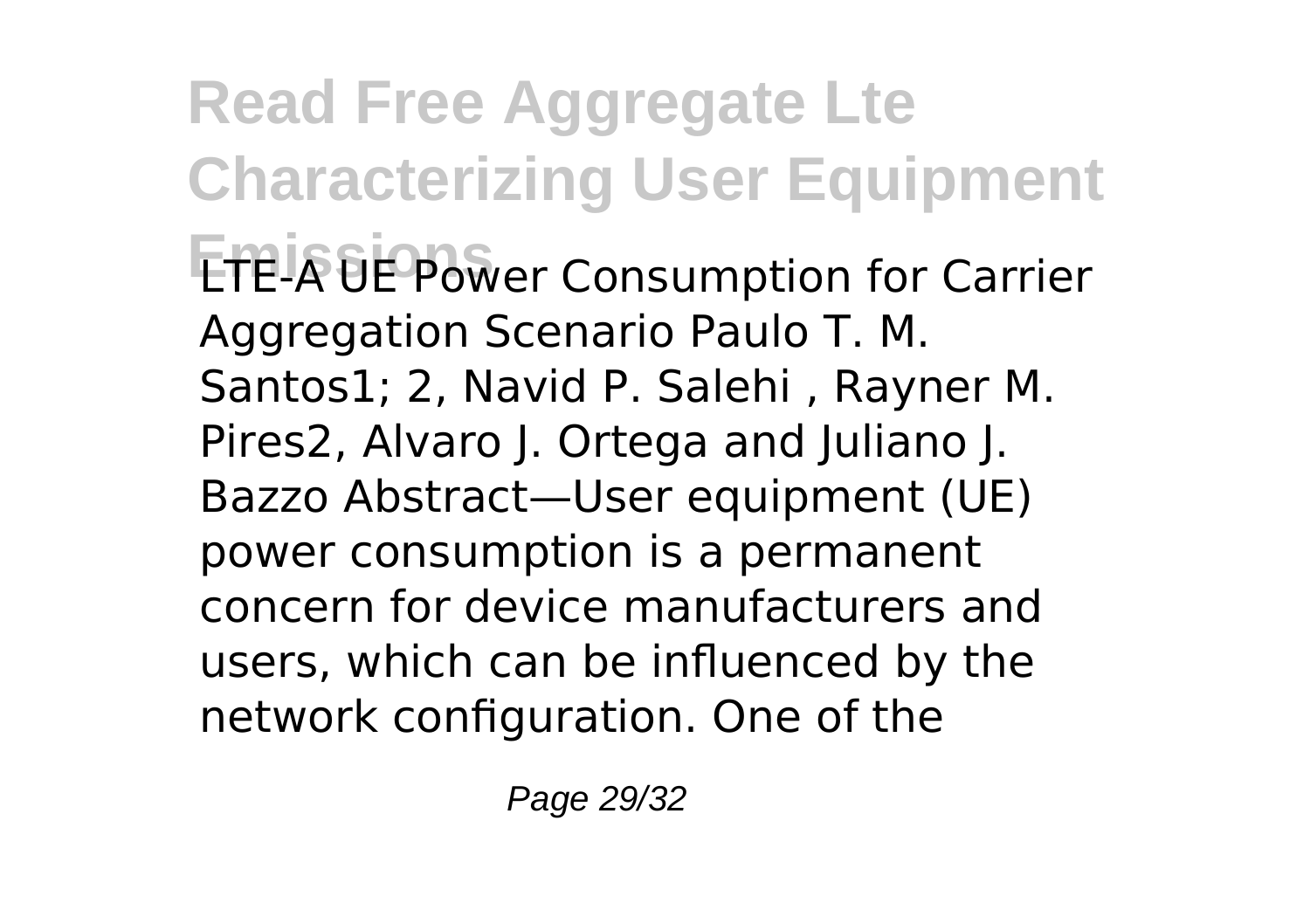**Read Free Aggregate Lte Characterizing User Equipment Emissions**

#### **XXXVIII SIMPÓSIO BRASILEIRO DE TELECOMUNICAÇÕES E ...**

a LTE-W service provider, the major target to be considered is M2 and M3, where the UEs choosing M1 are treated as exogenous ones. Note that we consider the case where, even if a UE chooses the LTE-W mode, she is not

Page 30/32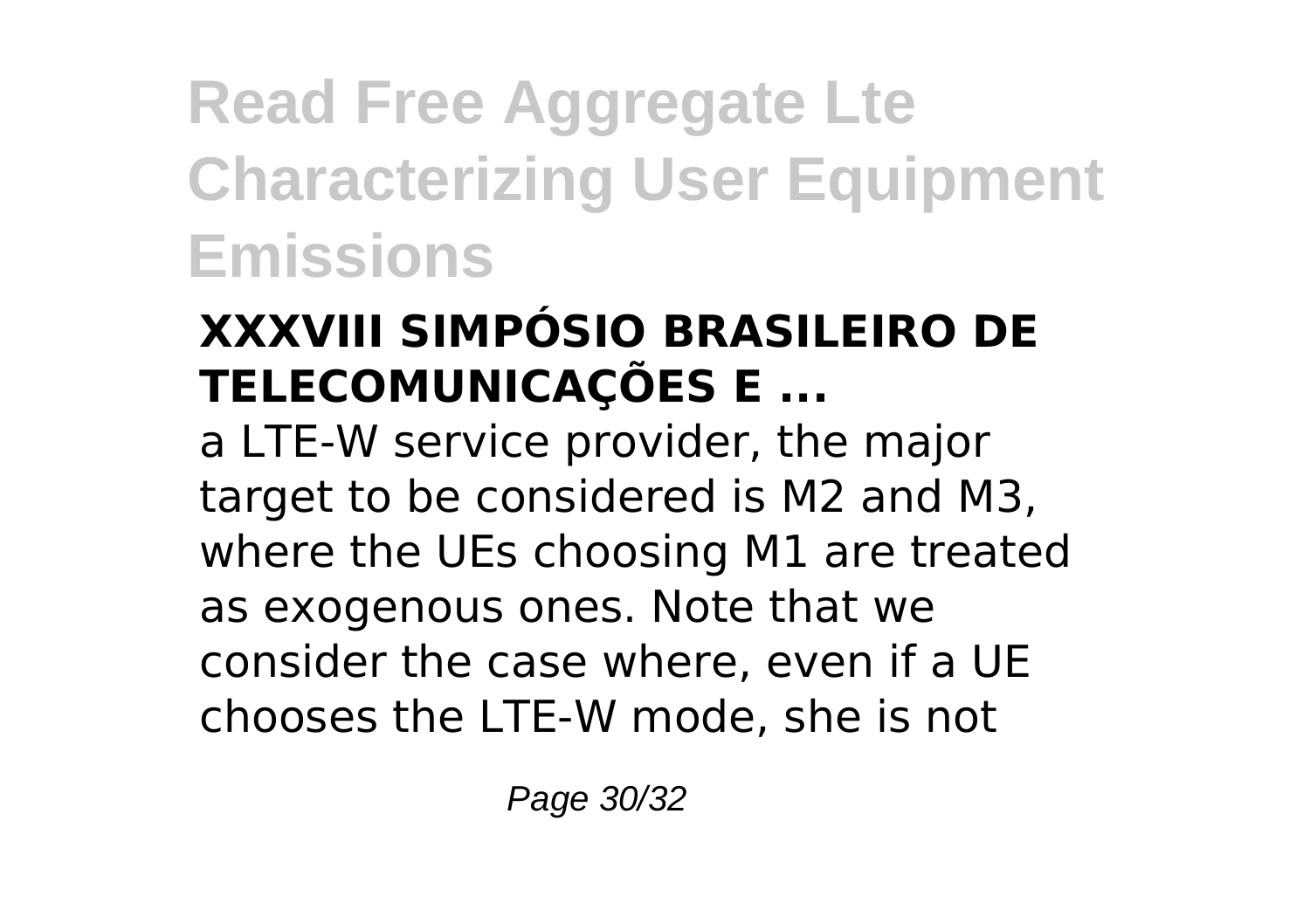**Read Free Aggregate Lte Characterizing User Equipment Emissions** guaranteed to be served by both LTE and Wi-Fi, which is determined by the operator. The operator decides this based on the result ...

Copyright code: [d41d8cd98f00b204e9800998ecf8427e.](/sitemap.xml)

Page 31/32